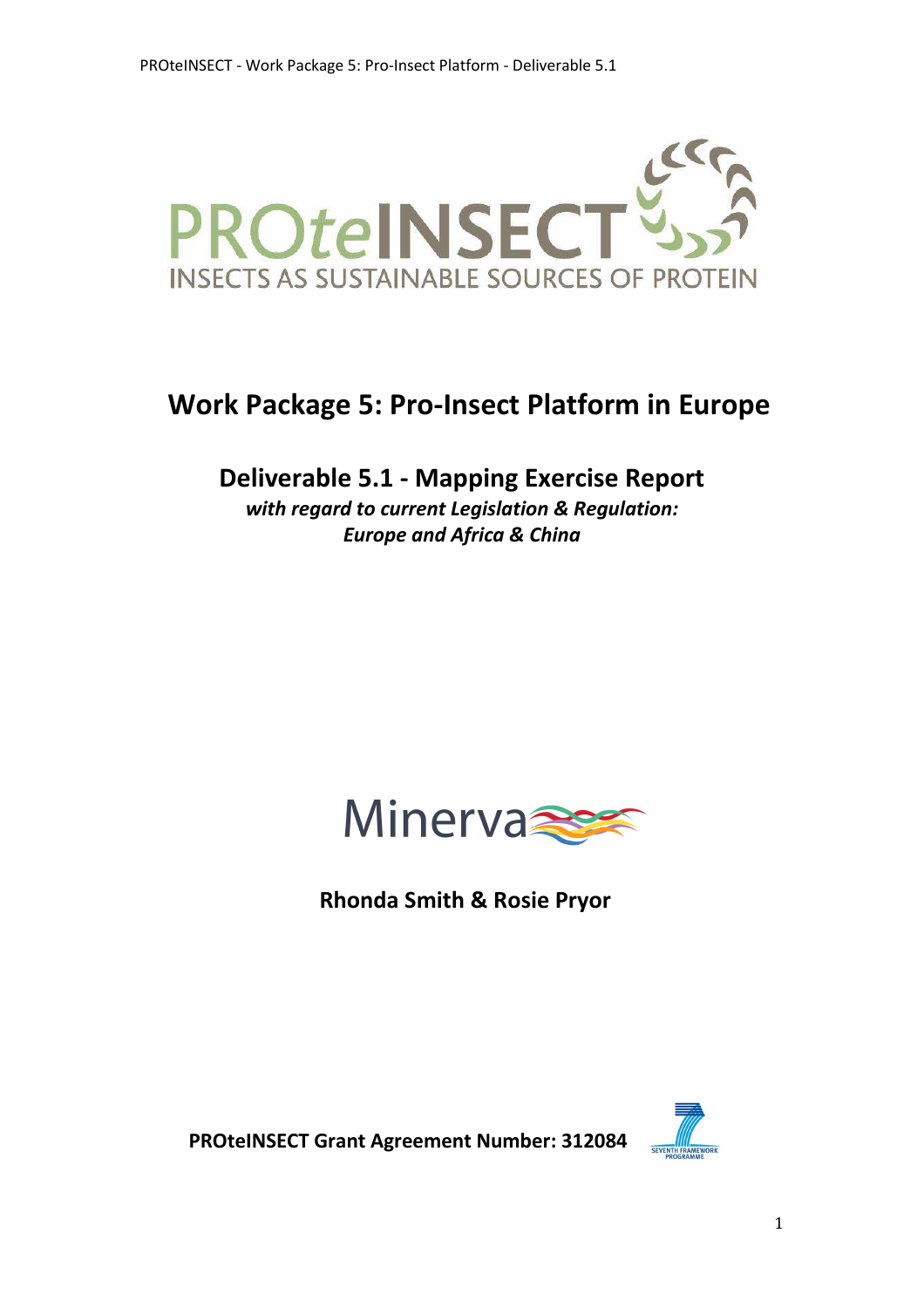| Title: Enabling the exploitation of Insects as a Sustainable Source<br>of Protein for Animal Feed and Human Nutrition. |                           |           |
|------------------------------------------------------------------------------------------------------------------------|---------------------------|-----------|
| <b>Acronym: PROteINSECT</b>                                                                                            |                           |           |
| <b>Grant Agreement Number: 312084</b>                                                                                  |                           | PROGRAMME |
| <b>Deliverable</b>                                                                                                     | D <sub>5.1</sub>          |           |
| <b>Associated WP</b>                                                                                                   | WP5 - Pro-Insect Platform |           |
| <b>Associated</b>                                                                                                      | <b>Task 5.1</b>           |           |
| Task                                                                                                                   | <b>Task 5.2</b>           |           |
| <b>Due Date</b>                                                                                                        | 31/07/2013                |           |
| <b>Date Delivered</b>                                                                                                  | 31/07/2013                |           |
| <b>Prepared by</b>                                                                                                     | Minerva HCC Ltd (UK)      |           |
| (Lead Partner)                                                                                                         |                           |           |
| <b>Partners</b>                                                                                                        | Minerva HCC Ltd           |           |
| <b>Involved</b>                                                                                                        |                           |           |
| <b>Authors</b>                                                                                                         | Rhonda Smith, Rosie Pryor |           |
| <b>Dissemination</b>                                                                                                   | PU                        |           |
| <b>Level</b>                                                                                                           |                           |           |

#### *A note on the scope of this report*

This Report maps the current situation regarding legislation and regulation in Europe, Africa and China concerning the use of 'processed animal protein' (PAP) from insects and by implication from household flies and black soldier flies the focus of PROteINSECT research, for use in animal feed for pigs, poultry and fish. Limited information has currently been gathered from China.

### *A note on the methodology used to compile this report*

Searches were performed on the EUR-lex website to find out about existing European legislation relevant to the use of insects in animal feed and food. Background information and relevant scientific studies were obtained by searching for key words in an academic journal database. Information on international food standards and guidelines was obtained from the Codex Alimentarius website (http://www.codexalimentarius.org/). Additional useful sources were obtained from the 2013 FAO report 'Edible insects: Future prospects for food and feed security' and the 2012 Wageningen UR report 'Insects as a sustainable feed ingredient in pig and poultry diets - a feasibility study'.

PROteINSECT partners were invited to contribute information and sources, together with input from identified members of the project's Stakeholder Advisory Board. The scope and organisation of the Report was agreed with the Co-ordinator at an early stage.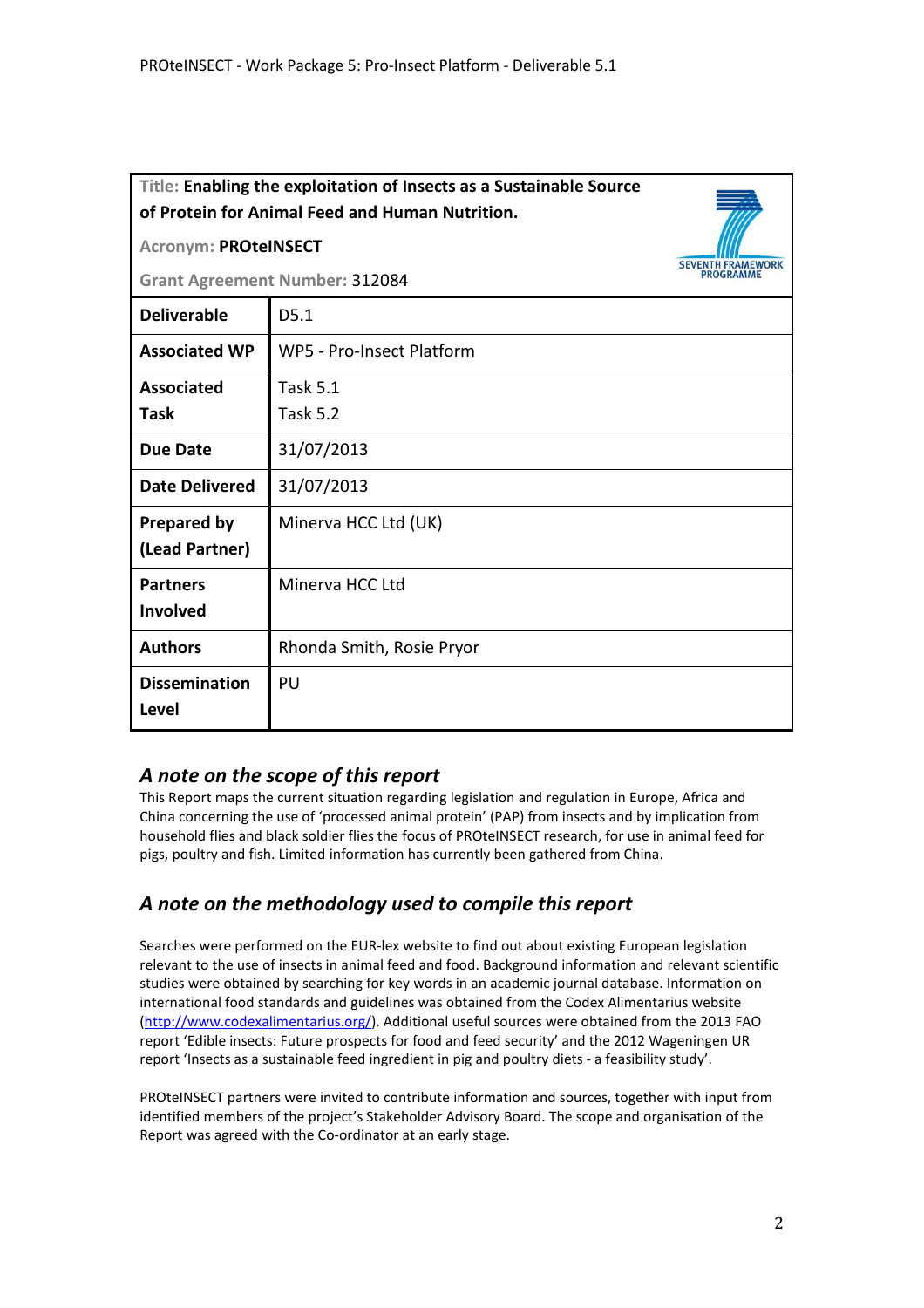# **Contents**

### *Scope & Methodology*

- **1. Introduction**
- **2. Insect Protein in Europe**
	- **2.1** *General Food and Feed Safety*
	- **2.2** *Guidance on nutritional properties*
- **3. Legislation specific to use of insects in animal feed**
- **4. Legislation relevant to substrates used to rear insects**
- **5. Legislation specific to use of insects in food**
- **6. Environmental considerations**
- **7. Animal welfare issues**
- **8. Summary of areas that need to be addressed Fig 8:1 - Target areas for legislation: (a) Mass Production of Insect Protein (b) Use of Insect Protein**
- **9. Current situation regarding potential changes to EU legislation concerning insect protein**
- **10. The Codex Alimentarius international reference standard**
- **11. Africa & China current regulation**

*References* 

*Regulation List* 

*Further reading*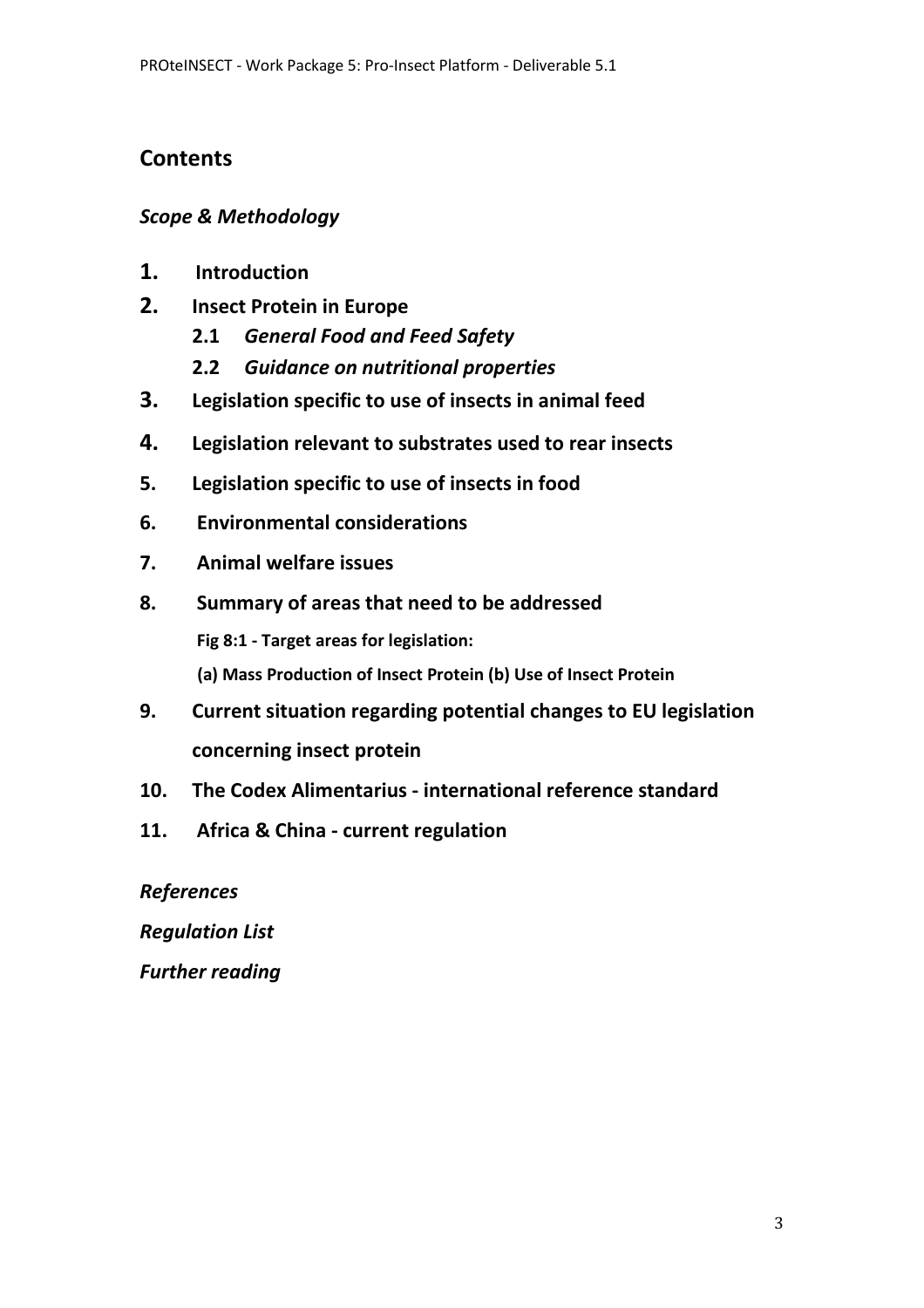### **1. Introduction**

By the year 2050, it is expected that the global population will have exceeded the 9 billion mark. As a consequence of this, worldwide demand for food and feed is predicted to increase by as much as 70%, placing added pressure on already scarce agricultural resources (FAO, 2009). In particular, there will be a continued increase in global meat demand as developing countries undergo shifts in dietary habits that are associated with rapid urbanisation and economic growth. The rearing of livestock for meat already places a considerable strain on global land and water use and at present much of the protein produced for livestock feed comes from nonsustainable and environmentally damaging sources (Bartley et al, 2009). Ultimately, in order to meet the considerable challenge of assuring food security for the future, it is imperative that alternative, sustainable sources of protein are found, both for direct human consumption and for use in animal feed.

Protein derived from insects represents one possible solution. There are numerous qualities possessed by insects, in particular flies, which make them well suited for use in animal feed. For example, flies are already a natural food source for pigs and poultry as well as many species of fish. Where such animals are kept as pets, fly larvae are often recommended as treats (Keeping Chickens, 2012). Additionally, insects generally have a high protein content and are rich in other beneficial nutrients such as fats, minerals and vitamins (Rumpold & Schluter, 2013).

As a source of protein for direct human consumption, insects offer several advantages over traditional meat sources. They have a significantly higher feed conversion rate than other livestock animals which means that they are much more efficient at converting feed into body mass (Van Huis, 2013). Furthermore, insect production is more environmentally friendly than the production of conventional livestock. Per kilogram of meat, insects release much smaller quantities of greenhouse gases and ammonia into the atmosphere than cattle or pigs (Oonincx et al, 2010).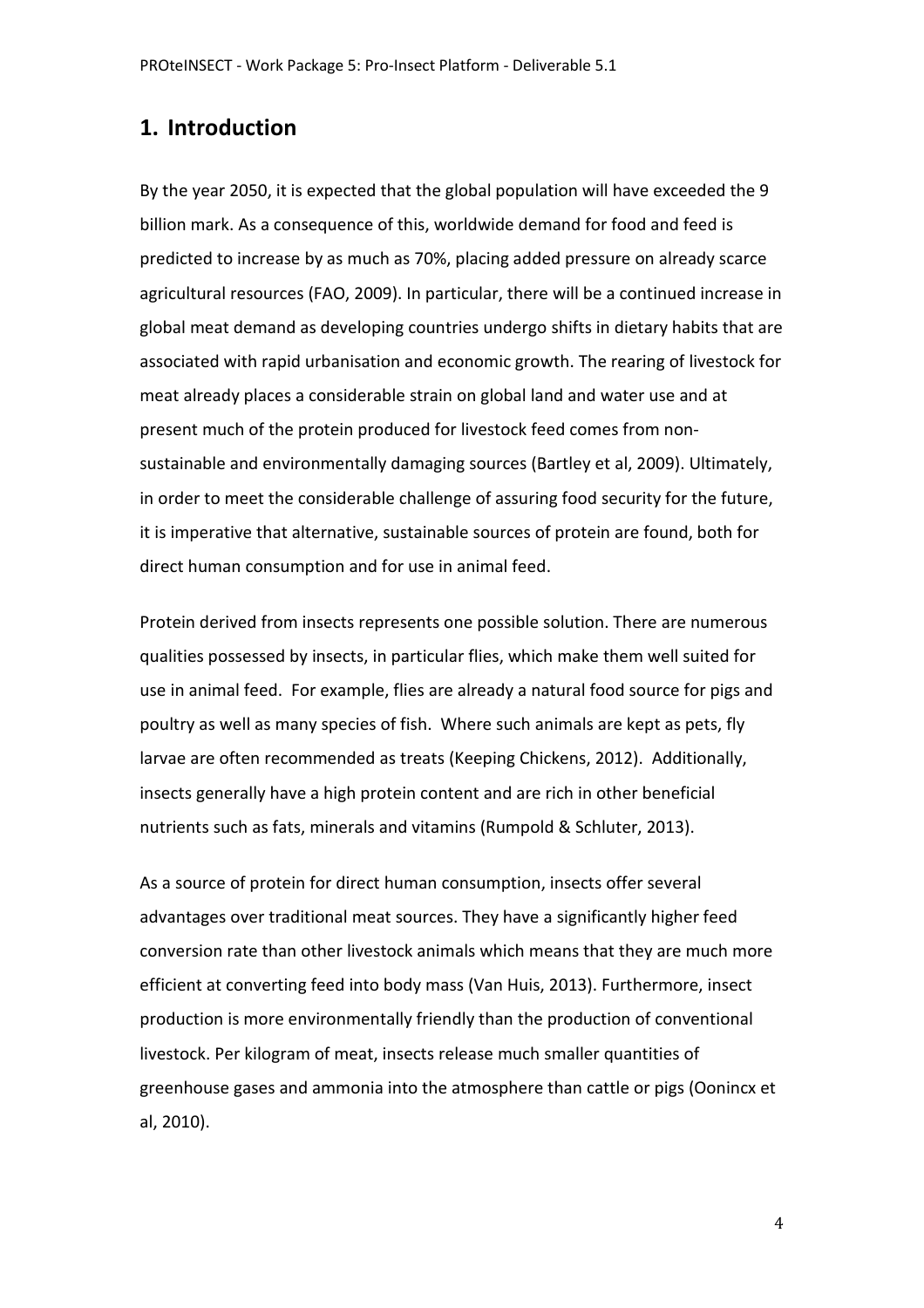In many parts of the world, including Asia, Africa and Latin America, the consumption of insects by humans and livestock is commonplace. It is estimated that at least 2 billion people worldwide eat insects as part of their normal diet (FAO, 2013). Globally, the most commonly consumed insects are beetles followed by caterpillars and the hymenoptera (bees, wasps and ants). Flies are also consumed in some regions but to a much lesser extent (Jongema, 2012). Typically, these insects are either harvested in the wild or farmed on a small-scale.

In contrast, in Europe the eating of insects is largely considered taboo. Although edible insects are available from specialist shops, they are sold as novelty items rather than as food to be consumed on a regular basis. The lack of insect eating in European countries has been attributed to various factors. Western societies harbour negative perceptions of insects viewing them as pests or vectors of disease, whilst the eating of insects is viewed with disgust and associated with primitive behaviour.

Such attitudes are the product of a culture that lacks a longstanding history of insect eating. At the Neolithic revolution, agriculture initially spread to Europe from the Middle East and it is argued that, as a food source, insects could no longer compete with newly domesticated crops and animals (DeFoliart, 1999). Climate may have also played a role as in temperate regions including Europe, insects tend to be smaller and more solitary, making them more difficult to harvest than in the tropics (FAO, 2013).

The strong public aversion towards eating insects in the West means that in the short term at least, the greatest potential use of insect protein is in animal feed rather than as food for direct human consumption. Existing small-scale rearing methods aimed at producing flies for this purpose have already proved effective. Such operations typically involve seeding fly eggs in shallow pits that contain manure as a growth substrate. A sloped side allows larvae to be easily separated from the manure by exploiting their natural pre-pupal migratory habits and allowing them to emerge (Newton et al, 2005). The success of such systems is underscored by the fact that household fly-rearing products that utilise these methods are commercially

5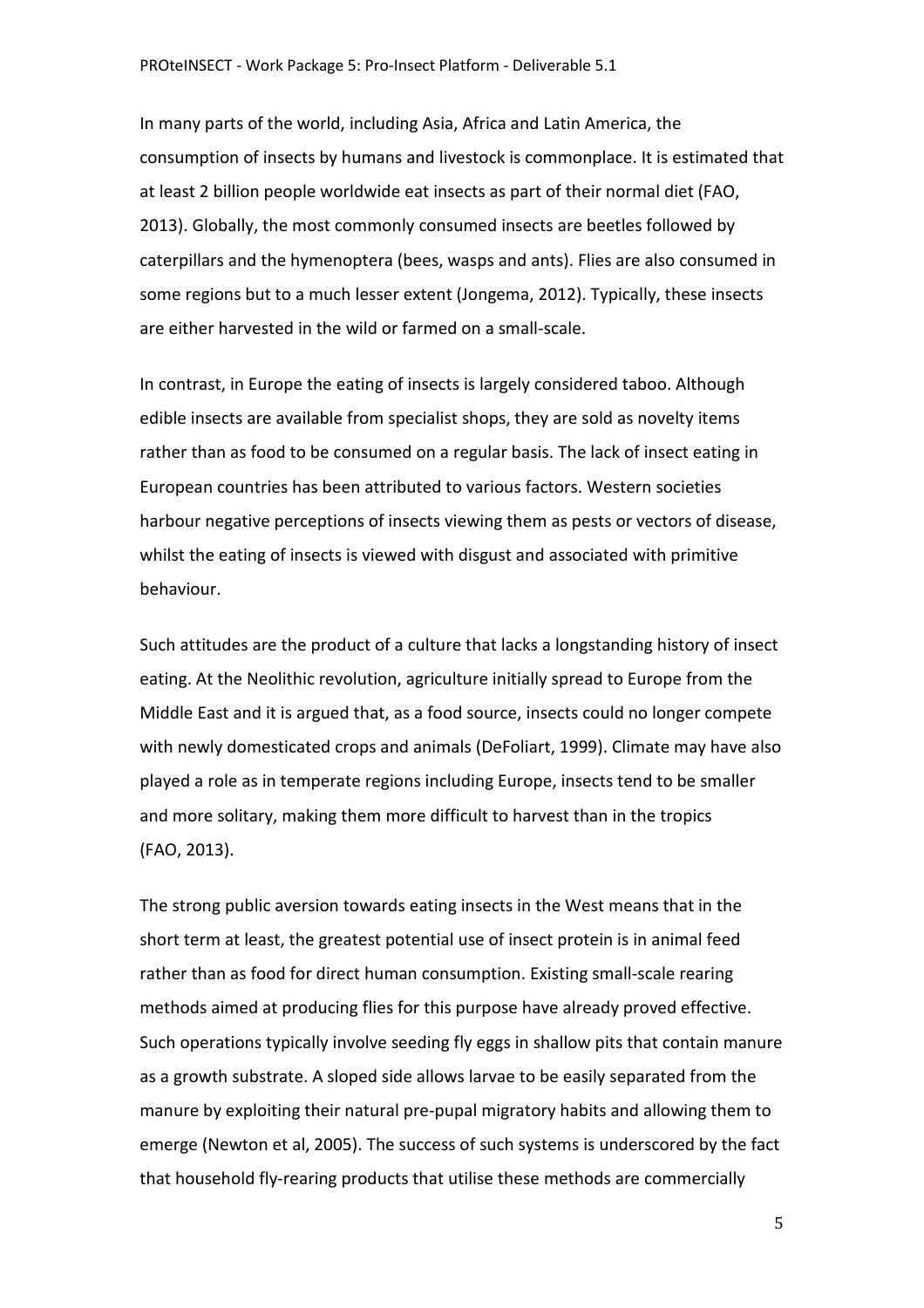available in the United States e.g. The Biopod<sup>TM</sup>. Furthermore, in Europe, fly larvae is already being produced in large quantities for use as bait for recreational fishing or as pet food, although production currently takes place on a small-scale and is limited by the labour intensive methods used.

Numerous scientific studies have shown that flies are suitable for animal feed across a range of species. The addition of fly protein to animal feed has been shown to support good growth in chickens (Hwangbo et al, 2009), pigs (Newton et al, 1977) and several species of fish (St-Hilaire et al, 2007; Sheppard et al, 2008). These findings combined with the success of current small-scale operations demonstrate that the production of fly protein for animal feed is a feasible and worthwhile goal and therefore needs to be taken seriously.

However, if insect protein from a variety of species including flies is ever going to become a significant component of livestock (and eventually human) diets, it is vital that large scale insect production methodologies are developed.

At present, ambiguous and restrictive European laws concerning the use of insects in feed and food are seen as a major barrier to potential investors. Therefore, in order to support and encourage the development of industrial-scale insect-rearing plants, the relevant current legislation and regulation must be reviewed. Encouragingly, there are signs that this topic is being added to the agendas of the appropriate authorities in Europe.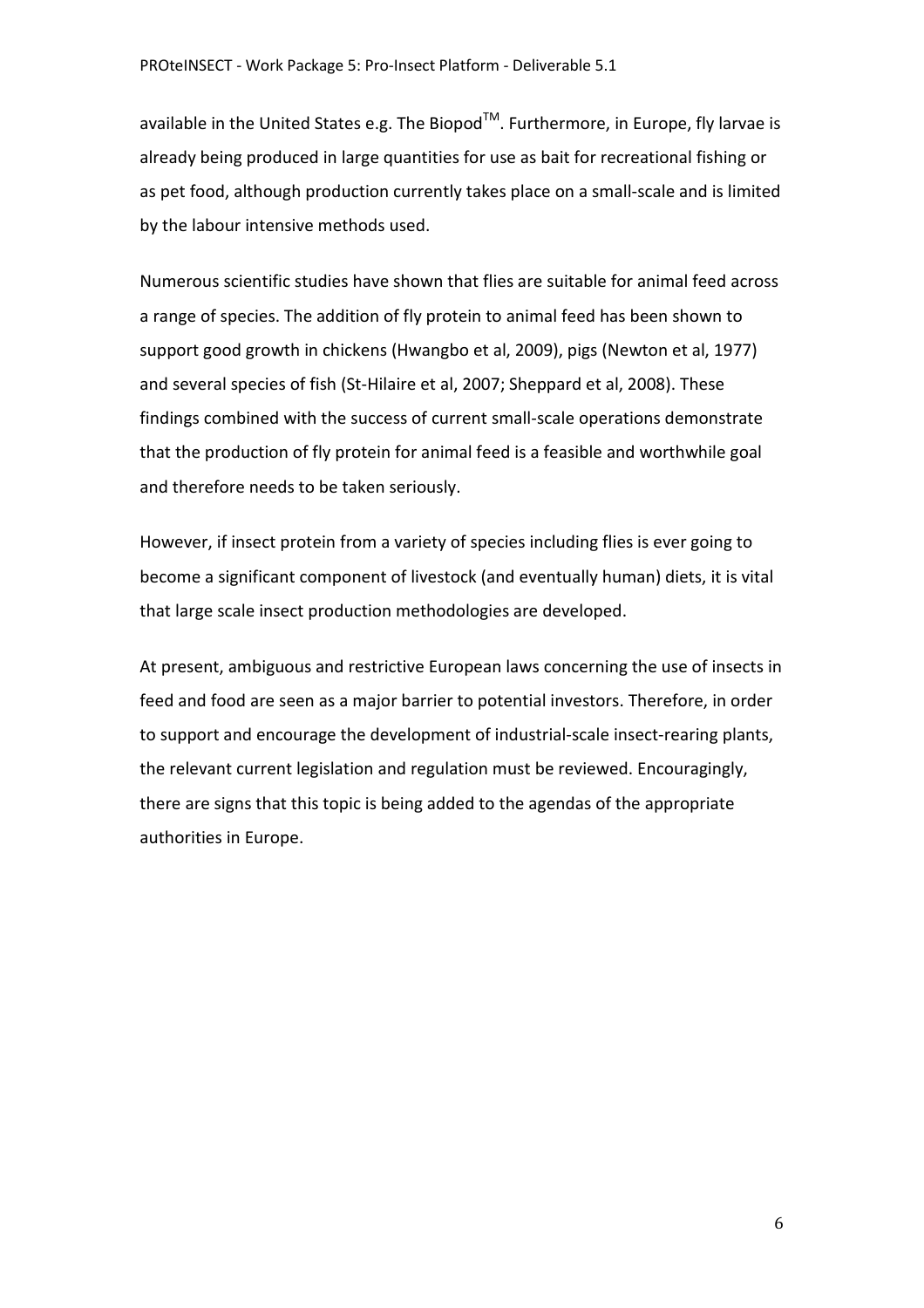### **2. Insect Protein in Europe**

#### *2.1 General Food and Feed Safety*

Insects produced for either human consumption or use in animal feed will be subject to the requirements of the EC General Food Law Regulation 178/2002. This prohibits food being placed on the market if it is either injurious to health or unfit for human consumption. Similarly, feed must not be fed to animals if it is deemed unsafe. In this context, unsafe means that it has an adverse effect on animal or human health, or that it makes food products derived from animals unfit for human consumption. Food or feed imported into the European Union must also comply with these requirements.

Producers and distributors of insect products will also be subject to EC Regulation 854/2004 on food hygiene and EC Regulation 183/2005 on feed hygiene. These regulations require food or feed business establishments to be registered and then approved following an on-site visit. Business operators are also required to implement and maintain procedures based on hazard analysis and critical control point (HACCP) principles. This is a preventative system that involves identification of hazards and implementation of measures for their control to ensure food safety (FA0, 1998). Furthermore, products containing insect protein would have to adhere to regulations EC 767/2009 and EC 2000/13 which set out requirements for the labelling of feed and food respectively.

There are several safety risks associated with the use of insects in food and feed that must be considered. Perhaps most significantly, insects pose microbial hazards by harbouring pathogens that can cause foodborne illness. In one study, microorganisms isolated from the body surface and gut wall of the common domestic housefly (*Musca domestica*) included four pathogenic species of bacteria and fungus (Banjo et al, 2005). Insects may also be unsafe for consumption due to the presence of toxins. Certain species of insects naturally produce toxicants to protect against predators (although this is not the case with flies). Alternatively, insects can acquire toxic properties due to the bioaccumulation of heavy metals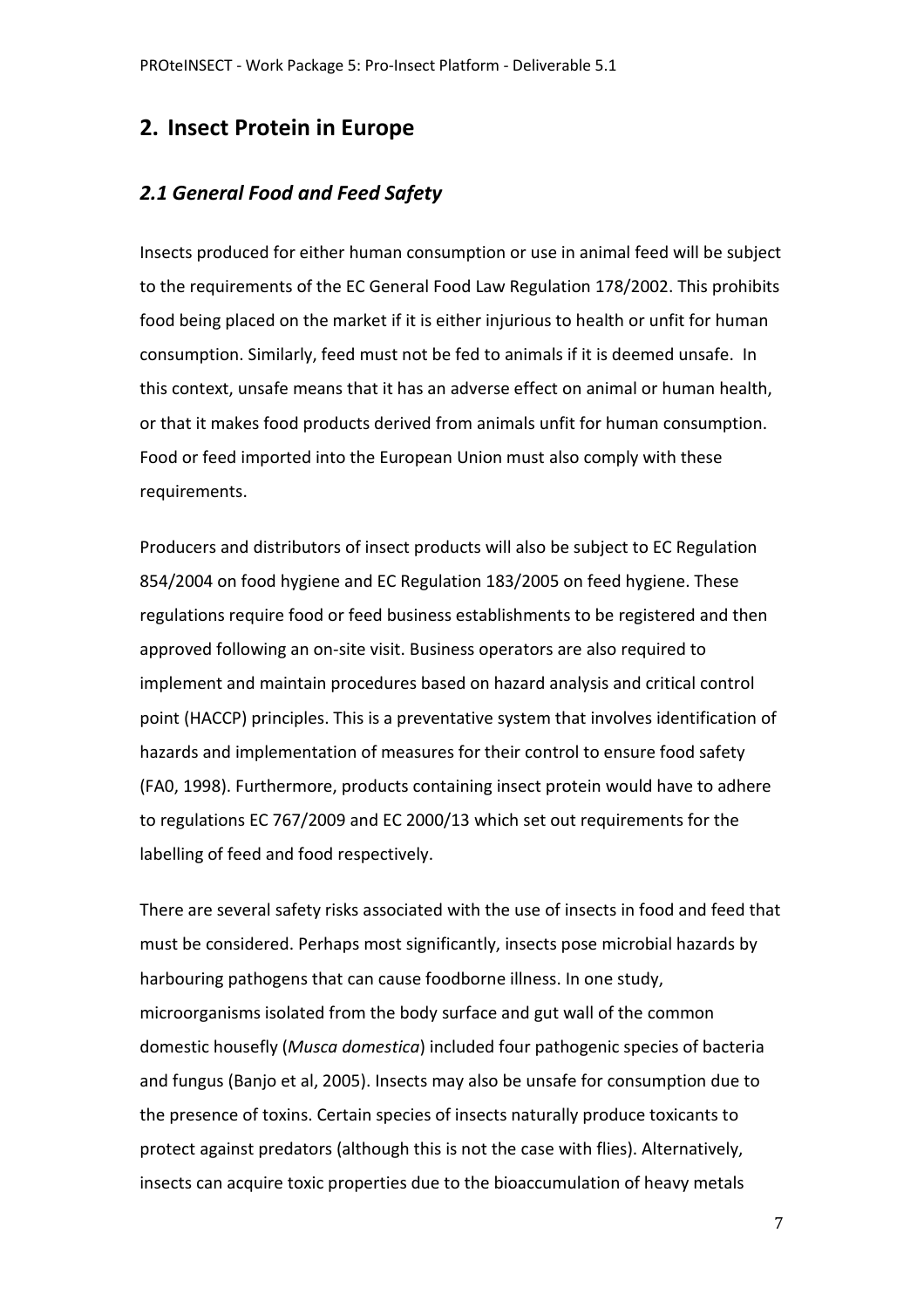from the environment or the uptake of pesticides (Belluco et al, 2013). Finally, it is possible that the consumption of insects could induce allergic reactions. Like shellfish, insects are arthropods and arthropods are widely known to be capable of causing allergic reactions. Tropomysin proteins from certain seafood and insect species are reported to be allergenic and there is evidence of cross reactivity meaning that individuals allergic to seafood tropomysins may develop an allergy to insects and vice versa (Reese et al, 1999).

In order to ensure that insects comply with food and feed safety requirement, it is vital that measures are taken to minimise the hazards described here. Microbial hazards can be mitigated through a combination of processing techniques, such as drying, boiling and roasting, and correct storage at refrigeration temperature. Insect toxicity can be eliminated by strictly controlling farming conditions so that sources of chemical contaminants are not present. Allergic reactions to insects are likely to be a rare event but nevertheless labelling of products containing insect protein should warn of the potential risk (Belluco et al, 2013).

#### *2.2 Guidance on nutritional properties*

#### *Amino acids*

The nutritional quality of protein is determined by its amino acid composition and digestibility. The ratio between essential and non-essential amino acids is an important factor. To be considered high quality, at least 40% of total amino acid content should consist of essential amino acids (FA0, 1989). A study of 78 species of edible insects found that the essential amino acid score of 46% to 96% whilst protein digestibility varied between 76 and 98% (Ramos-Elorduy et al, 1997). The housefly (*Musca domestica*) has a higher percentage of essential amino acids than nonessential amino acids and protein digestibility of 98.5% (Hwangbo et al, 2009).

#### *Fat*

Fat content is also an important determinant of overall nutritional quality. The ideal ratio of of saturated fatty acid, monounsaturated fatty acid and polyunsaturated fatty acid is 3:4:3 (Belluco et al, 2013). Furthermore, within the category of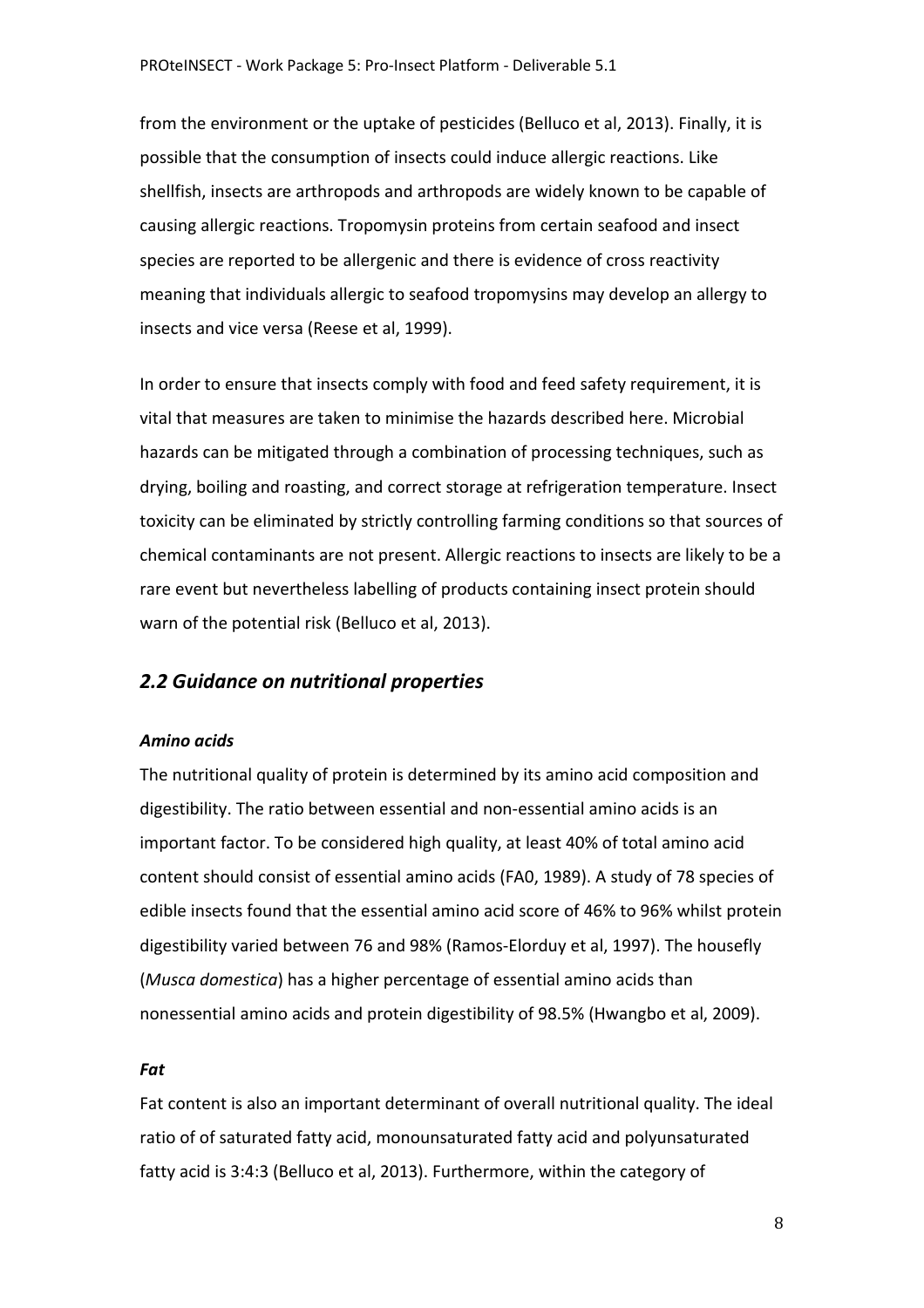polyunsaturated fatty acid, the recommended ratio of omega-6 fatty acid to omega-3 fatty acid is 3:1 (Belluco et al 2013). Many edible insects have a high fat content and generally the saturated to unsaturated fatty acid ratio is less than 40%, which compares favourably with fish and poultry (van Huis, 2013). For the housefly, this ratio is 35.89% (Hwangbo et al, 2009).

#### *Micronutrients*

Finally, micronutrient content is important when considering the nutritional quality of food. Minerals and vitamins are essential for normal growth and health. For humans, the recommended daily allowances of important vitamins and minerals are listed in EC Directive 2008/100. The majority of edible insect species contain high amounts of the minerals potassium, calcium and magnesium (Schabel, 2010). Insects are a particularly valuable source of iron and most edible insect species contain equal or higher levels of iron content than beef (Bukkens, 2005). Additionally, many species of insect are rich in vitamins. For example, bee pupae is exceptionally rich in vitamins A and D whilst caterpillars are a good source of vitamins B1, B2 and B6 (Schabel, 2010).

Overall edible insects, including the housefly, are nutritionally well-balanced and meet many important nutritional requirements. Therefore, it can be generally concluded that insects have the potential to be a beneficial component in both human and livestock diets.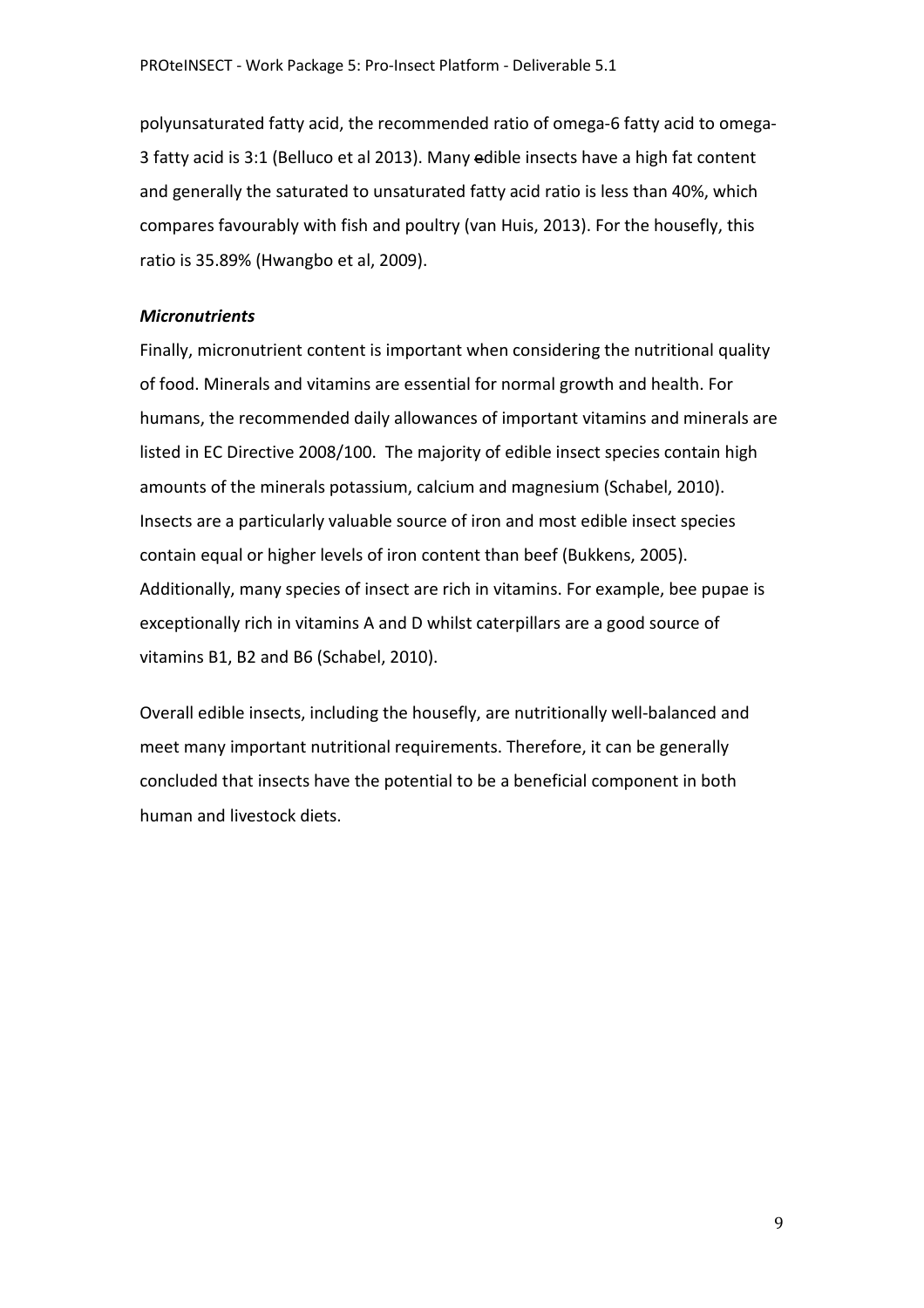### **3. Legislation specific to the use of insects in animal feed**

Within the Catalogue of Feed Materials (EC 68/2013), there is no specific entry for 'insect meal' although there is a listing for 'whole or parts of terrestrial invertebrates' suggesting that the use of insect protein in animal feed may be possible. If they are to be used for feed, insects must meet the requirements of Directive EC 2002/32 on Undesirable Substances in Animal Feed. This sets the maximum permitted levels of contaminants such as heavy metals. Additionally, insects must be processed in accordance with the EU Animal By-Products Regulation 1069/2009 to become processed animal protein (PAP) before they can be fed to animals. Imported insect material from non-EU countries must also be processed in accordance with this regulation. Furthermore, under this regulation, non-pathogenic insects are classed as category 3 material and are therefore deemed suitable for feeding to farmed animals.

However, in response to the BSE outbreak, regulation EC 999/2001 prohibited all PAP, with the exception of hydrolysed proteins, from being used in animal feed. This ban has now been partly lifted and under regulation EC 56/2013, PAP derived from non-ruminants (including insects) is allowed to be fed to aquaculture species.

Currently, this relaxation of the regulation cannot be extended to cover pig and poultry feed because there are no valid diagnostic methods able to detect the presence of pig or poultry material in animal feed. This means that there is no way of ensuring that the prohibition of intra-species recycling and forced cannibalism is being adhered to. Nevertheless, it is thought that once valid diagnostic tests become available, the use of PAP in pig and poultry feed will also be re-authorised (FAO, 2013).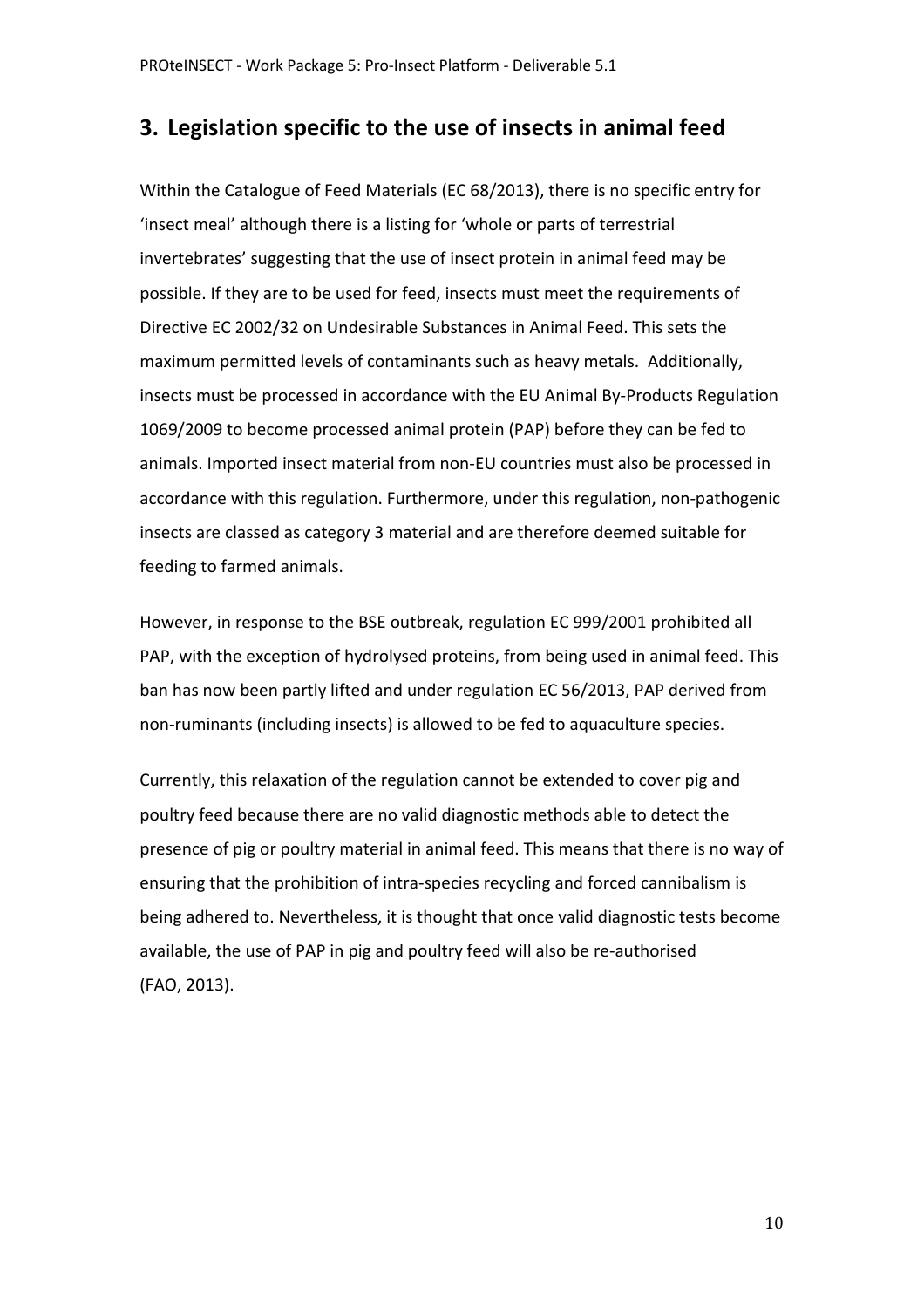### **4. Legislation relevant to substrates used to rear insects**

It would be desirable to rear flies on organic waste substrates produced by the agriculture and food industries for two important reasons.

First, it would enable low value waste products such as manure and catering waste to be converted into a high value source of protein. Secondly, it would simultaneously facilitate significant reductions in waste volume.

It is estimated that as much as 1.4 billion tonnes of manure is produced by EU member states annually (Foged, 2011). Additionally, 88 million tonnes of garden and kitchen waste is produced with 40% ending up in landfill sites (European Union, 2010). Waste management is therefore a serious issue. Fly larvae has the potential to drastically lower this volume of waste as they are capable of reducing the mass of organic waste by up to 60% over a period of ten days (Sheppard,1983).

It is important to note that current maggot farming in Europe predominantly uses abattoir waste as a substrate rather than manure, a production approach certainly inappropriate for animal feed production, and uses the fly species Calliphora.

Under EC regulation 1069/2009, insects reared for the production of PAP would currently be considered 'farmed animals' and therefore would be subject to the relevant regulation. The same regulation states that manure is classed as category 2 material and only category 3 material can be used as feed for farmed animals. Catering waste is classed as category 3 material; however, currently it is prohibited to feed farmed animals, other than fur animals, catering waste (DEFRA 2013).

If any revised legislation determines that the substrates on which insects are reared has to be category 3 then it is likely that production will become uneconomic and uptake of the new technology will be inhibited.

Additionally, EC regulation 767/2009 provides a list of materials that cannot be placed on the market or used for animal feed. There is an entry for 'Faeces, urine and separated digestive tract content resulting from the emptying or removal of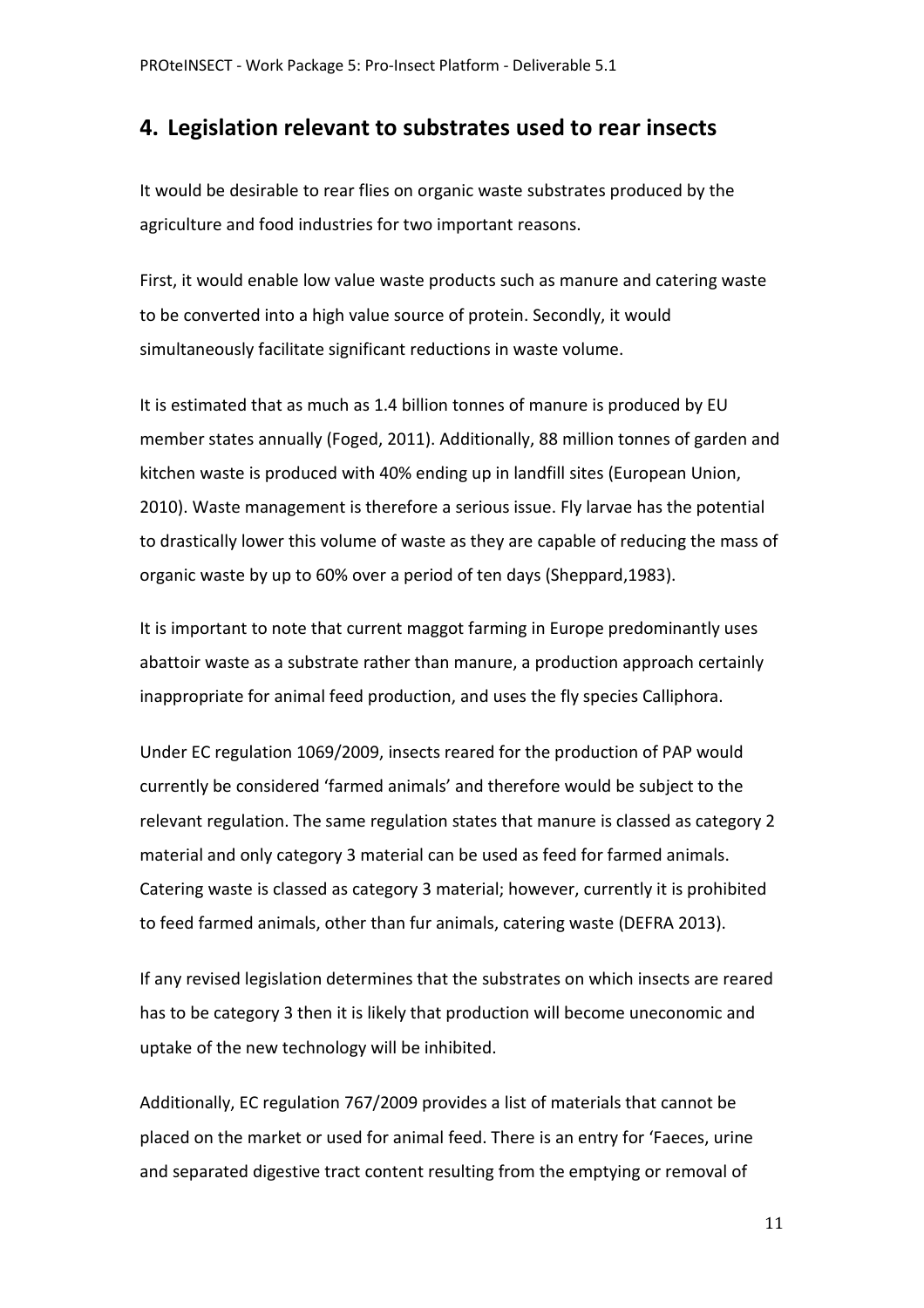digestive tract, irrespective of any form of treatment or admixture'. Therefore it appears that under the current regulations, it would not be possible to rear flies on manure or catering waste.

In contrast, waste products from bioethanol production such as wheat protein and barley hulls are listed in the Catalogue of Feed Materials (EC 68/2013) and thus could be used as a substrate on which to rear flies.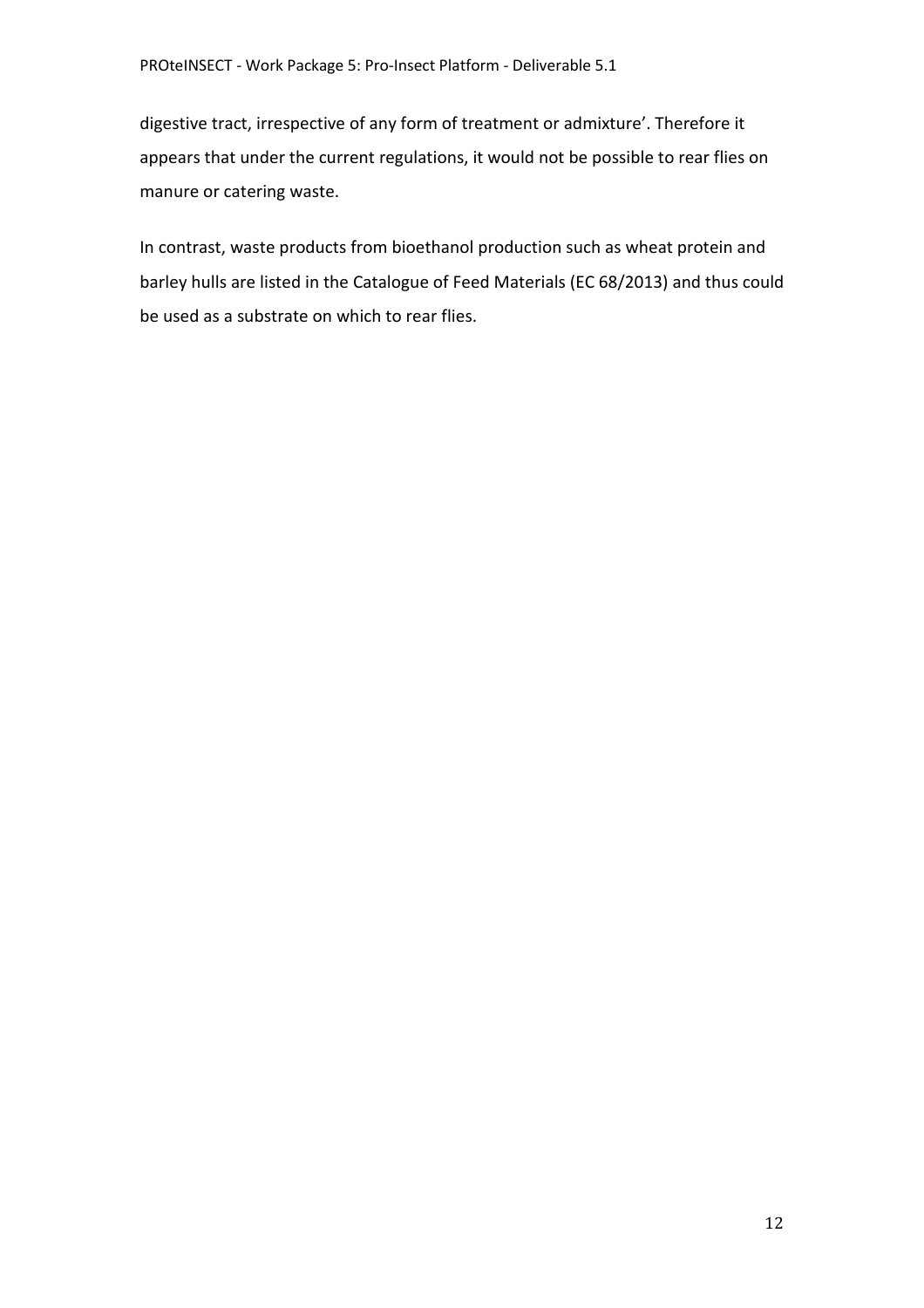### **5. Legislation specific to the use of insects as food**

In the longer term, insects or insect derived protein could be utilised as a food component for direct human consumption.

The most relevant piece of legislation regarding the suitability of insects for human consumption is the Novel Food regulation (EC 258/1997). This requires food and food ingredients that have not been consumed to a significant degree in the European Union before  $15<sup>th</sup>$  May 1997 to undergo a pre-market risk assessment. At present, this regulation is very ambiguous, for example, what constitutes a significant degree of consumption is not made clear. Technically, insects are exempt from the scope of regulation EC 258/1997. This is because they are usually eaten whole and the regulation is concerned with food ingredients 'isolated from animals' rather than consisting of animals.

However it is apparent that this interpretation of the regulation is not consistent across the EU as there have been examples of insects being rejected and classified as unauthorized novel food ingredients in some countries, for example the rejection by Italy of a batch of domesticated silkworm (Belluco et al, 2013).

The suitability of insects for human consumption is better addressed in the new novel food regulation which is currently available in draft form (COM(2007) 872 final). Under this regulation it is likely that insects will belong to the category of 'traditional food from a third country' which encompasses food that has been a component of the normal diet for at least one generation in a large proportion of a third country's population.

If documented data can be provided to demonstrate that the novel food has a history of safe food use in a third country, then it can be placed on the market. However, if a history of safe use cannot be proven, the food will have to undergo a pre-market risk assessment.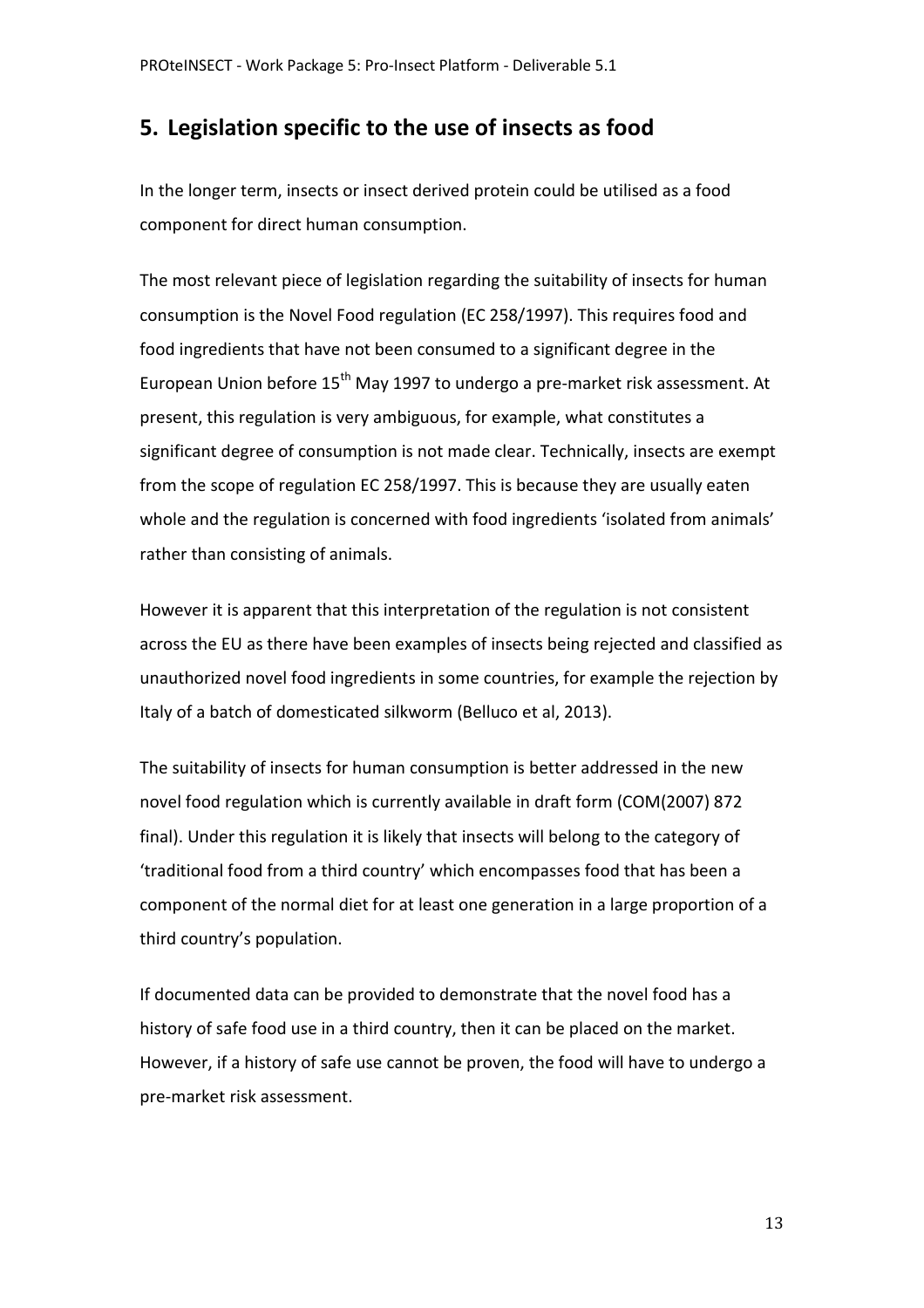### **6. Environmental Considerations**

Since it is not practiced to a significant degree in the European Union, there is currently no regulation in place that addresses the environmental risks associated with the farming of insects for animal feed and food.

Research has indicated that the rearing of insects is likely to be more environmentally friendly in comparison to traditional livestock with reduced demand for land use one obvious example. Another is that insects are expected to have a much lower water demand since they have efficient feed conversion rates, can be reared on organic side streams and can obtain sufficient moisture from food alone (Rumpold & Schluter, 2013). Additionally, laboratory experiments indicate that insects compare favourably to cattle and pigs regarding their greenhouse gas and ammonia emissions (Oonincx et al, 2010).

Nevertheless, there are also potential hazards associated with the production of insects. Most notably, the accidental release of farmed insects could have a negative impact on the biodiversity of the local area, especially if they are non-indigenous species (FAO, 2013). Examples of such accidental releases have been recorded. This risk can be minimised substantially by only selecting insect species that are native to Europe such as the housefly (*Musca domestica*).

Even so, if insect farming is to take place on a large-scale, legislation will have to be developed that outlines containment measures and takes into consideration other ways in which the production of insects may harm the environment, or be considered a nuisance if sited near to residential areas. Measures to protect the occupational health of those working in large-scale operations will also have to be taken into account.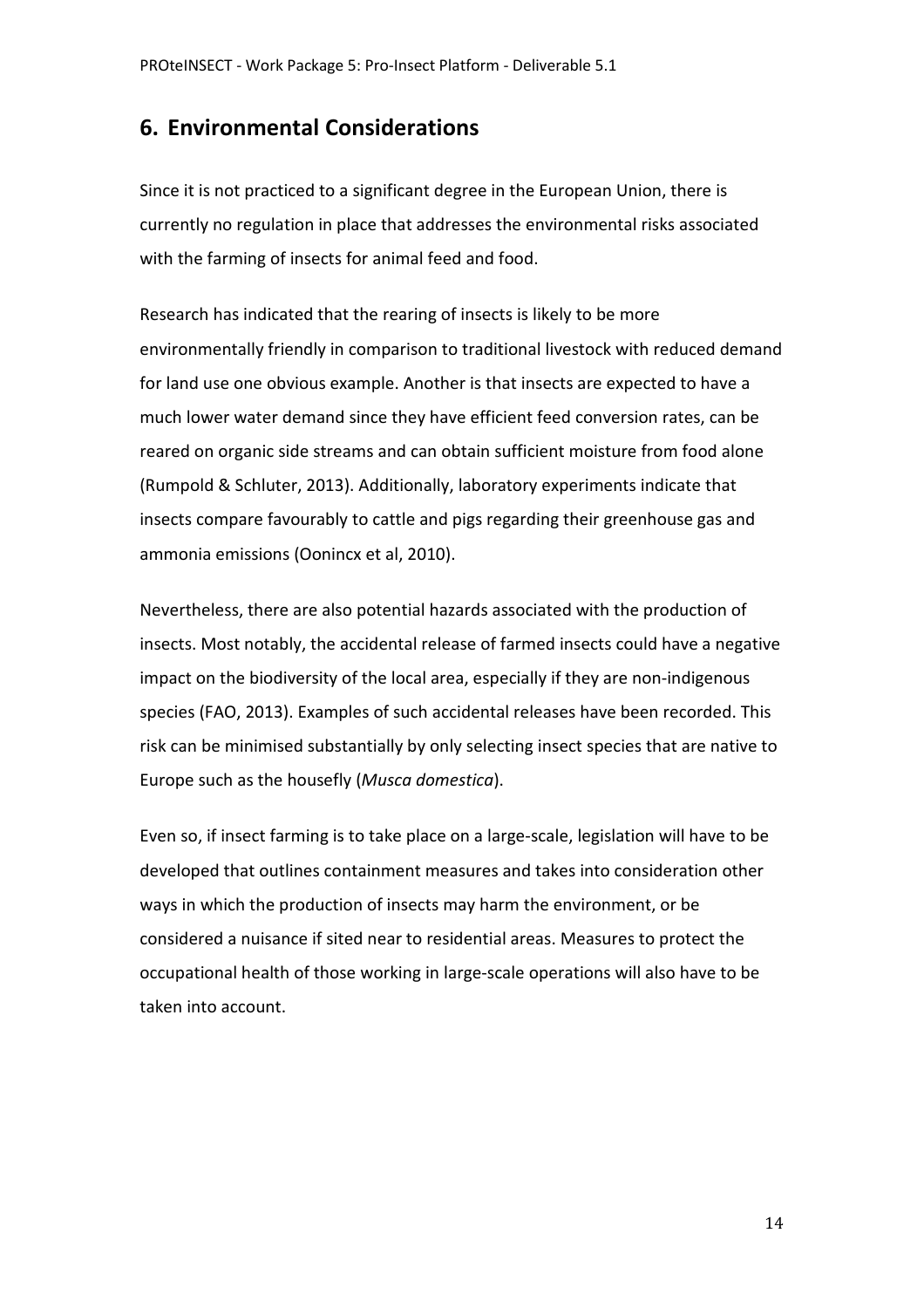# **7. Animal Welfare Issues**

Another potential target for new legislation is the issue of animal welfare. Currently, there is a lack of animal welfare guidance that is specifically related to the farming of insects.

The standard of animal welfare is often an important factor governing consumer acceptability (although it may not be such a decisive factor when the animal is generally considered a pest). Basic animal welfare standards include providing adequate nutrition, preventing pain and distress and allowing animals to exhibit natural behaviour (Brambell, 1965). With traditional livestock, most animal welfare concerns are related to the density of animals as they are reared. However, this is unlikely to be a major issue related to the rearing of insects since many species naturally live in very crowded conditions.

Whether or not insects are capable of perceiving pain is not yet fully understood. Studies involving the fruit fly (*Drosophila melanogaster*) have demonstrated that these insects possess genes required for the perception of noxious stimuli (Neely et al, 2011) and that they exhibit avoidance behaviour (rolling) in response to such stimuli (Hwang et al, 2007). However it is unknown whether this is merely a reflex reaction or if higher-level neural systems involving the brain are involved. It has been suggested that until a greater understanding is achieved, it should be assumed that insects can perceive pain and that they should be treated accordingly. Methods of killing that limit suffering should therefore be employed such as freezing or instantaneous techniques such as shredding (FAO, 2013).

Ultimately, the introduction of animal welfare legislation specific to flies would be necessary to ensure that producers of insects for animal feed and food are meeting an acceptable standard.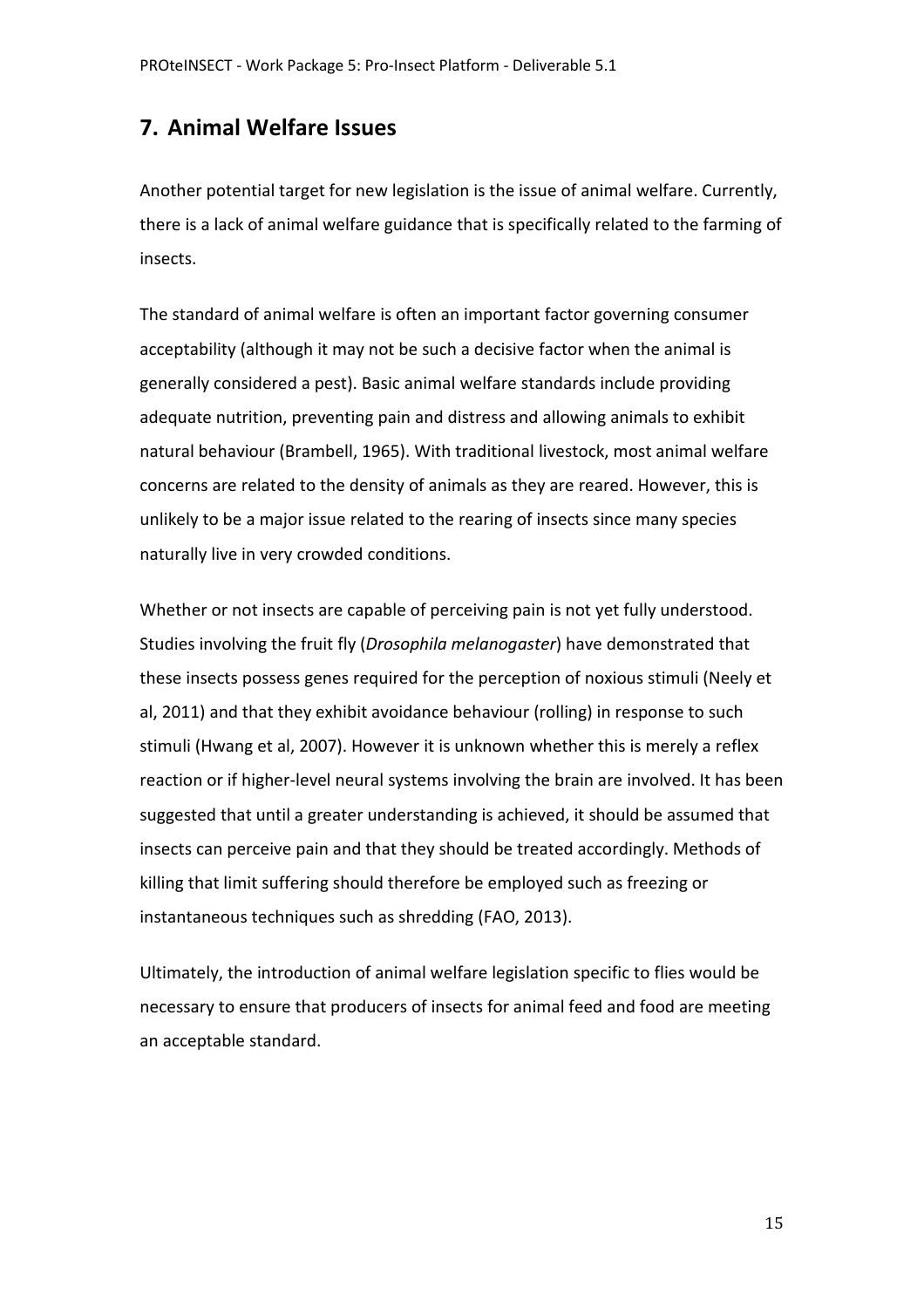### **8. Summary of areas that need to be addressed**

This report has highlighted several areas that need to be addressed from a regulatory perspective before the large-scale production of insect protein for animal feed and food can take place in Europe.

- (1) Firstly, whilst the reauthorisation of the use of PAP as aquaculture feed represents a major step forward, it would be desirable for this relaxation to be extended to pig and poultry feed so that a greater proportion of livestock can be reared on insect protein. It has been indicated that this will happen following the development of valid diagnostic methods that can be used to prevent intra-species recycling in animal feed.
- (2) Secondly, following a thorough safety analysis, consideration should be given to adjusting current legislation to permit the rearing of insects on organic waste substances such as manure. This would reduce costs and facilitate a significant reduction in waste volume.
- (3) Thirdly, it is necessary to address new issues that will accompany the mass production of insect protein and implement the appropriate regulatory measures. Specifically the associated environmental impact and animal welfare concerns should be taken into account.
- (4) Finally, clarification of the status of insects as a novel food is required so that a consistent approach can be taken across the EU with regards to placing insects on the market for human consumption. It is believed that the forthcoming novel food regulation (COM (2007) 872 final) will address the current ambiguities.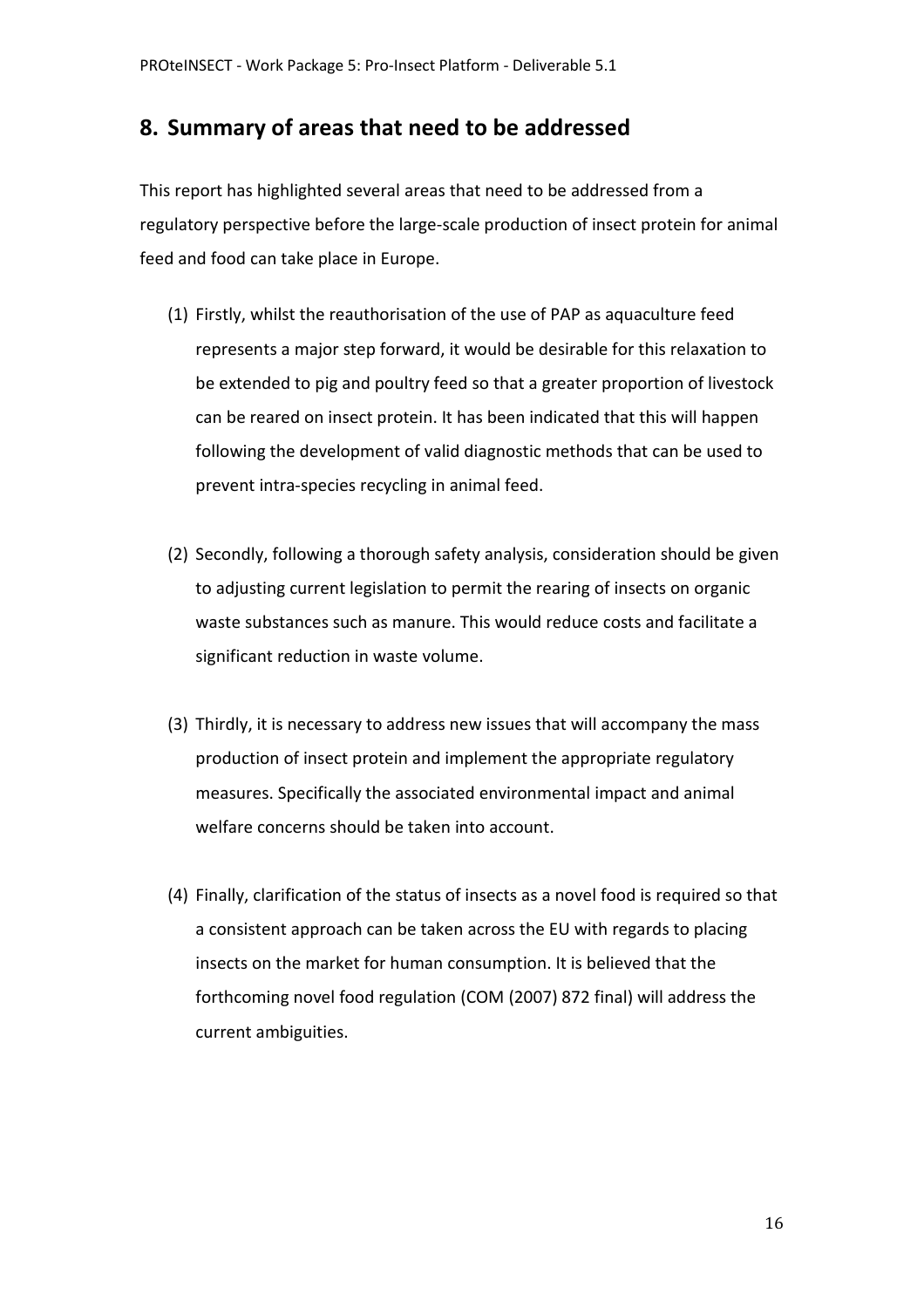

**Fig 8:1 - Target areas for legislation: (a) Mass Production of Insect Protein (b) Use of Insect Protein**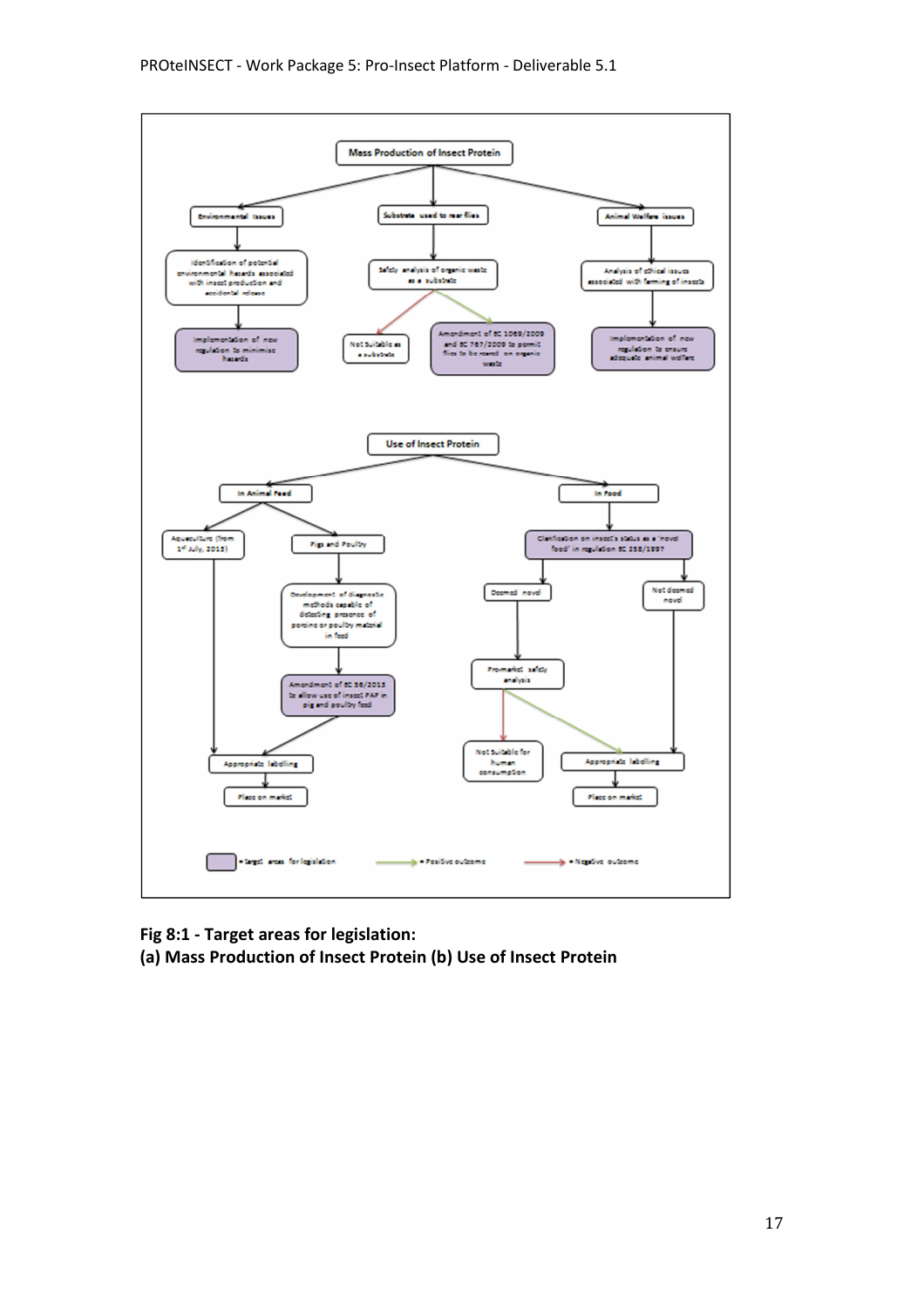# **9. Current situation regarding potential changes to EU legislation concerning insect protein**

Significant interest amongst the general public in the use of insects for human food in Europe has been building over the 18 months, driven by a number of factors. Increased understanding that the world has a current 'protein deficit' has excited the interest of eating insects, prompted also by increased number of travellers to parts of the world where protein from insects forms a significant percentage of the daily diet. Media companies, such as the BBC (BBC 2012, 2013) have also over the last year commissioned and broadcast both radio and television programmes about the eating and use of insects in food and feed, with experts from a number of research institutes able to provide an increasing volume of evidence and data about the feasibility of the use of insects.

Research into the use of insect protein and the feasibility of its use for both human food and animal feed has been of growing interest in recent years to a number of research institutes across Europe. Evidence of its feasibility led to the call from the European Commission which resulted in the commission of the current project PROteINSECT. Other research projects have also been started in the UK and other parts of Europe, and a number of commercial companies throughout the world have started production.

In addition, small scale production of insect protein is already being achieved in Africa and China, whilst larger scale production facilities are being developed in China.

The cumulative impact of this evidence of the potential of insect protein is that discussions are currently underway within the Safety of the Food Chain Committee of DG SANCO to change the EC Regulation 999/2001 to allow the feeding of insect protein (PAP) to non-ruminant animals. As previously noted in this report, this is already allowed for the feeding of fish. Risk assessments will need to be commissioned and carried out by EFSA and the legislation may be coupled with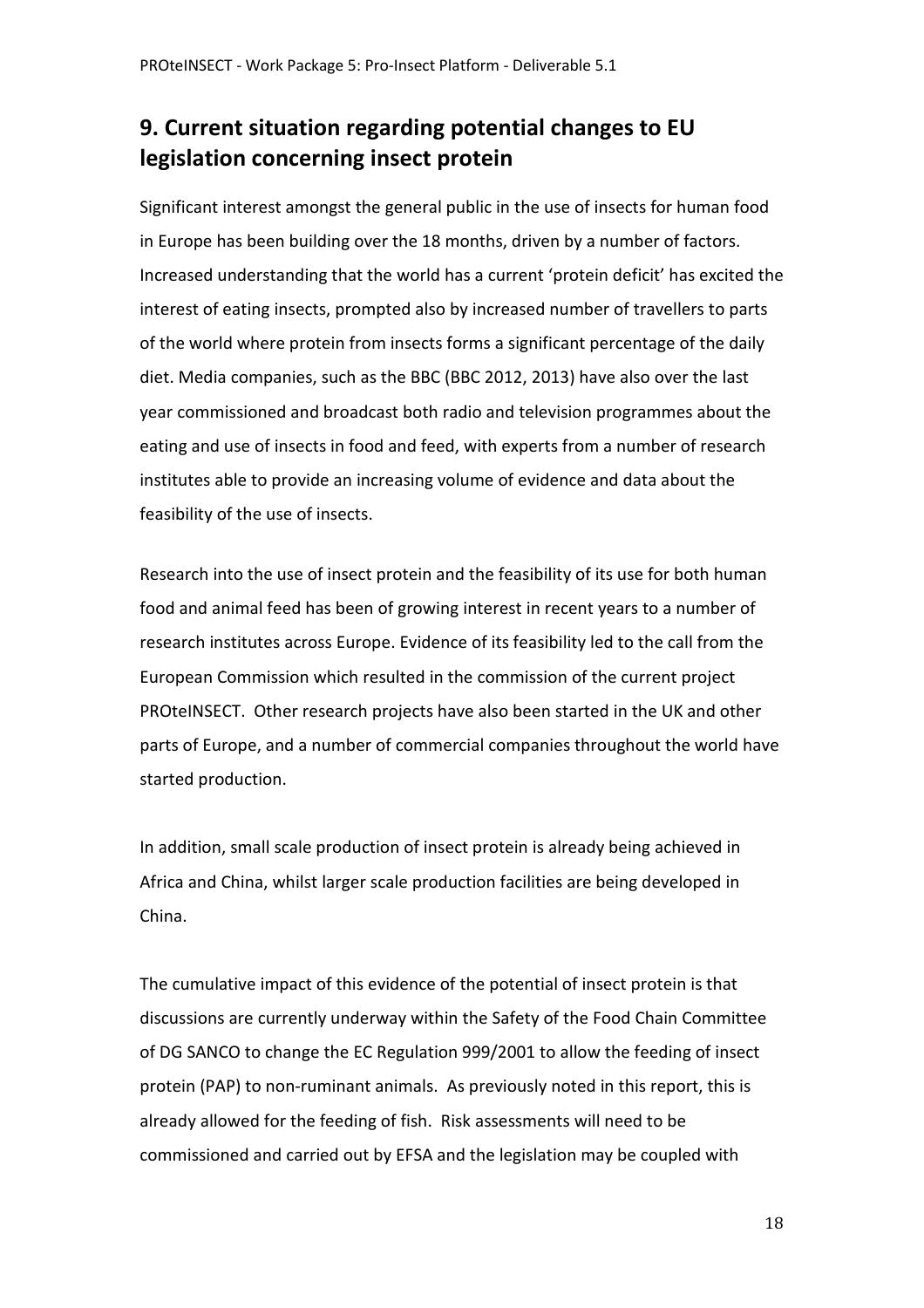other changes which will cause delays. It is therefore unlikely that even with the full support of all member countries that this change in legislation will not come into force before 2015.

When this amendment to the legislation goes through, this will be a positive enabling step to the production and use of insect protein as animal feed. However, as already itemised in this report other areas of legislation will need to be changed, e.g. organic substrate allowed for rearing of insects to ensure economic production, and appropriate regulation established concerning the method of production.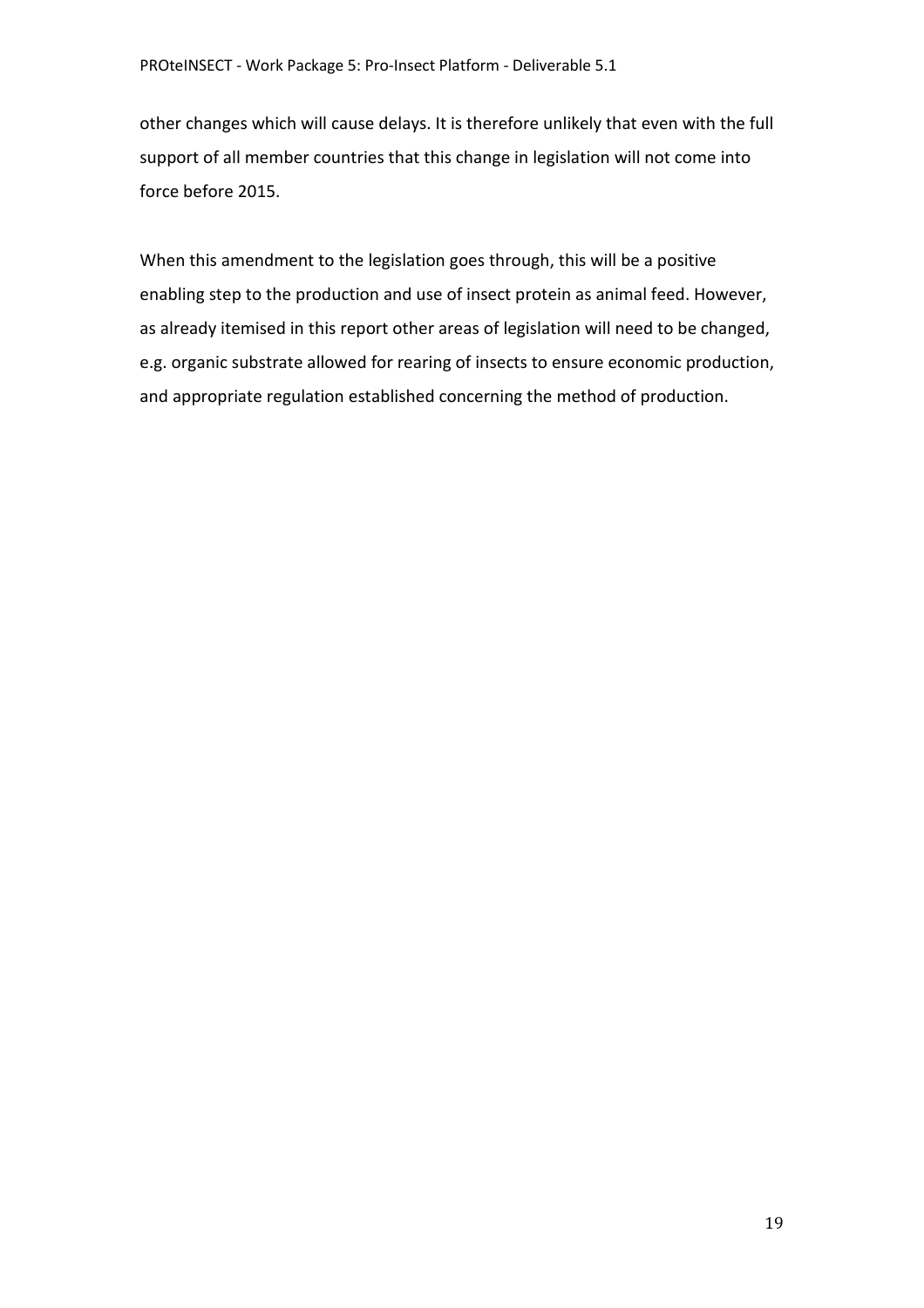### **9. The Codex Alimentarius - international reference standard**

The Codex Alimentarius is the international reference standard for food and feed established by the FAO and the WHO. It represents a collection of food standards, codes of practice and guidelines related to the safety, quality and fairness of the international food trade. The Codex Alimentarius Commission currently consists of 184 member countries and 1 member organisation (the EU) which together accounts for 99% of the global population (FAO/WHO, 2013). The recommendations are voluntary for members, nevertheless codex standards often serve as a basis for national legislation.

The code of practice for good animal feeding (CAC/RCP 54-2004) provides some general recommendations. It states that feed and feed ingredients should only be used if they are 'safe and suitable' and do not pose an unacceptable risk to consumer health. Additionally it states that undesirable substances in food and feed, such as environmental contaminants and pathogenic agents, should be identified controlled and minimised.

There are no standards in the Codex that specifically refer to the use of insects in animal feed or food. Instead, insects are referred to only as impurities that should be excluded. In 2010, the Lao People's Democratic requested that standards be developed for the food safety and regional trade of house crickets. However this proposal was rejected as it was claimed that the current level of trade was not sufficient to warrant such action (FAO, 2013). Therefore it appears that international recommendations specific to the use of insects in food and feed are yet to be developed.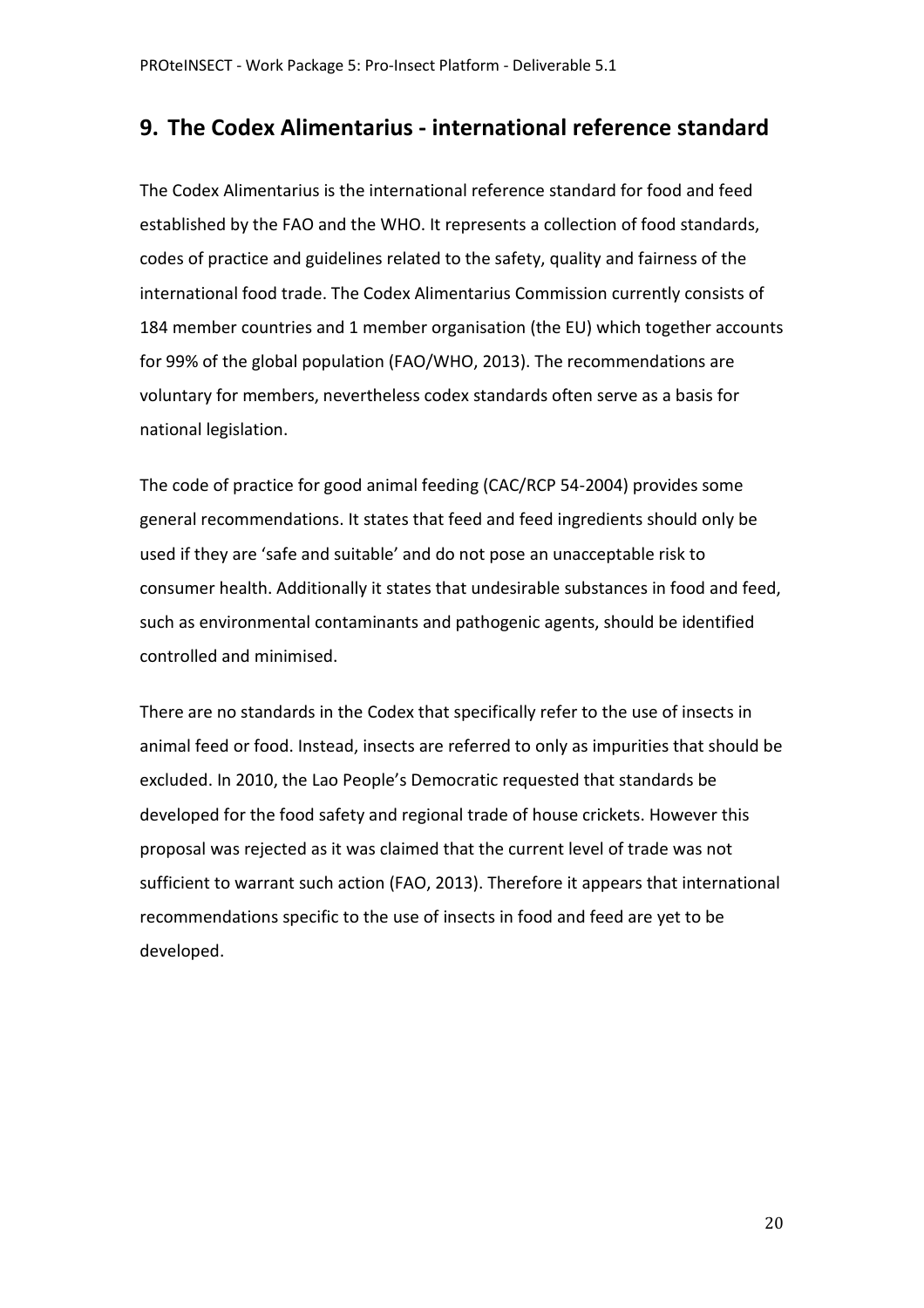### **10. Africa & China - regulation and insect protein**

### *Africa*

Feedback from PROteINSECT partners in Africa (Ghana & Mali) has confirmed that there is no pan-African legislation that impacts on the production of insect protein and its use in animal feed. As further research and development work is completed in individual countries, such as South Africa where a commercial company is developing insect based feeds, this may prompt a legislation debate at a pan-African level.

*Ghana:* According to the Animal Research Institute, CABI, Institutional Animal Care and Use Committee in Ghana there is currently no legislation that authorizes or forbids the use of insect proteins in animal feed. Meetings to be attended by the PROteINSECT partner in Ghana such as the 18th biennial conference of Ghana Society of Animal Production (GSAP) are likely to create awareness of the possibilities of this new source of protein and the potential for mass production leading to discussion about and activity around legislation, regulation and 'best practice' guidance.

*Mali:* As with Ghana, there is currently no legislation or regulation affecting the production or use of insect protein

#### *China*

In China, the Feed Materials Catalogue contains an entry for 'insects and processed insect products'. There is a listing for 'insect meal' composed of dried insects that have been crushed as well as a listing for 'de-fatted insect powder' composed of dried insects that have been crushed and de-oiled. In both cases, only insects that do not affect animal or public health can be used and the specific insect species must be included in the product name.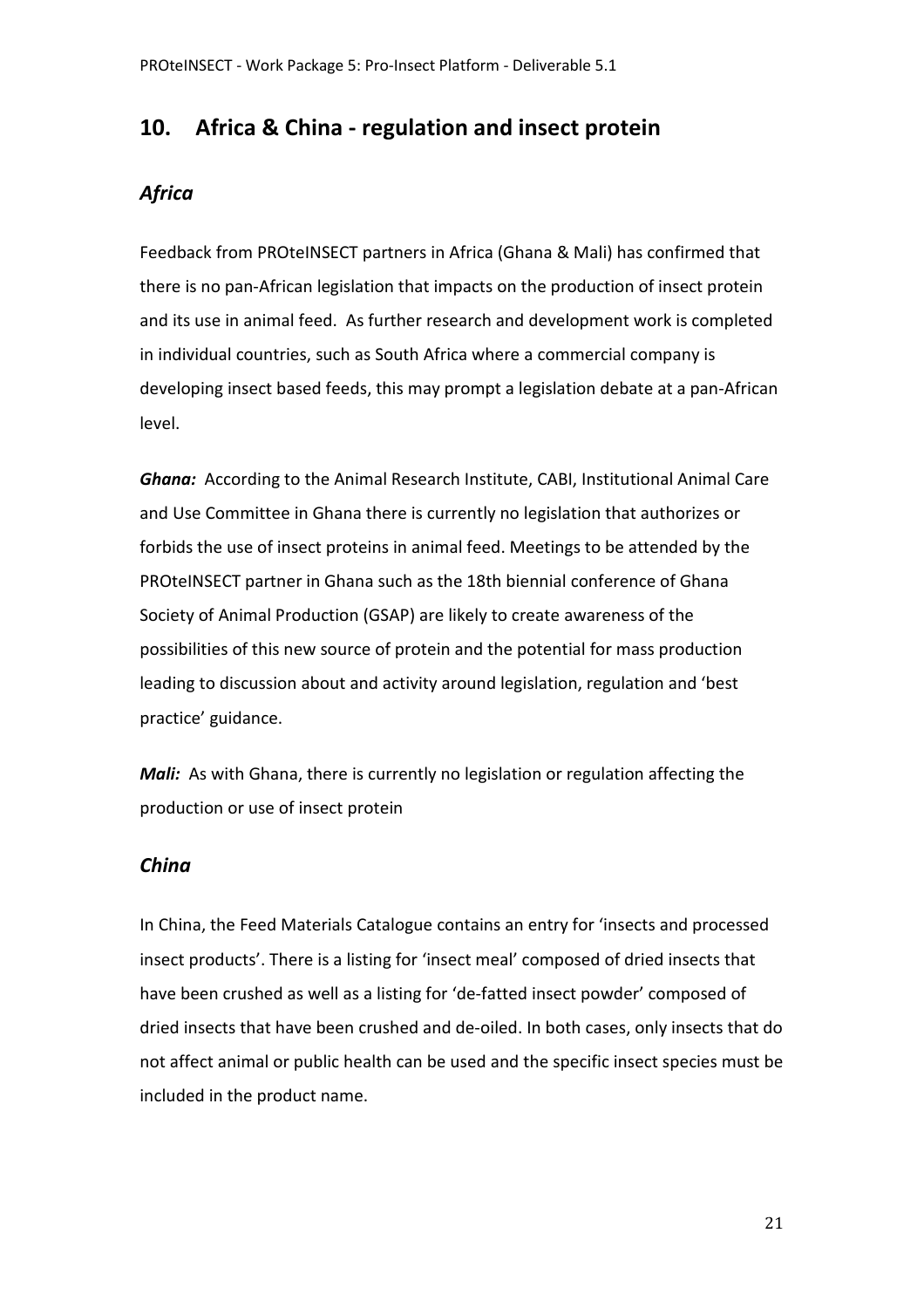## **References**

Banjo, A.D., Lawal, O.A., Adeduji, O.O. 2005. Bacteria and fungi isolated from house fly (*Musca domestica* L.) larvae. *Afr J Biotechnol* 4:780–784. Bartley, J., Hart, K., Swales, V. et al. 2009. Exploring policy options for more sustainable livestock and feed production, IEEP. (available at www.cap2020.ieep.eu/assets/2009/6/10/

Policy\_options\_for\_more\_sustainable\_livestock\_and\_feed\_production\_FINAL\_report.pdf).

BBC News Magazine 2012 Future foods: what will we be eating in 20 years' time http://www.bbc.co.uk/news/magazine-18813075

BBC Four 2013 Can eating insects save the world? http://www.bbc.co.uk/programmes/p01599yk

Belluco, S., Losasso, C., Maggioletti, M., Alonzi, C.C., Paoletti, M.G. & Ricci, A. 2013. Edible Insects in a Food Safety and Nutritional Perspective: A Critical Review. *Comprehensive Reviews in Food Science and Food Safety*., 12(3): 269-313.

Brambell, F.W. 1965. Report of the Technical Committee to Enquire into the Welfare of Animals kept under Intensive Livestock Husbandry Systems. London, Her Majesty's Stationary Office, Great Britain. (also available at www.nhk.nl/downloads/1965 \_rapport \_commissie\_brambell.pdf)

Bukkens S. 2005. Insects in the human diet: nutritional aspects. In: Paoletti MG, editor. *Ecological implications of minilivestock: potential of insects, rodents, frogs and snails*. Enfield, N.H.: Science Publisher. 545–77.

DeFoliart, G.R. 1999. Insects as food: Why the western attitude is important. *Annual Review of Entomology*, 44: 21–50.

DEFRA 2013 https://www.gov.uk/dealing-with-animal-by-products

European Union, 2010. Being wise with waste: the EU's approach to waste management. Luxembourg. (available at www.ec.europa.eu/environment/waste/pdf/WASTE% 20BROCH URE.pdf).

FAO. 1989. Protein quality evaluation. Rome. (available at www.apps.who.int/iris/bitstream /10665/ 38133/1/9251030979\_eng.pdf.

FAO. 1998. Food Quality and Safety Systems - A Training Manual on Food Hygiene and the Hazard Analysis and Critical Control Point (HACCP) System. Rome. (available at www.fao.org/ag/agn/fv/file s/68 3\_ SISTEMA. PDF).

FAO. 2009. How to feed the world in 2050. Paper presented at the High Level Expert Forum, Rome, Italy, 12–13 October. (available at www.fao.org/fileadmin/templates/wsfs/docs/ expert\_paper /How\_to\_Feed\_the\_World\_in\_2050.pdf).

FAO. 2013. Edible insects: Future prospects for food and feed security. Rome (available at www.fao.org/docrep/018/i3253e/i3253e.pdf).

FAO/WHO. 2001a. Codex Alimentarius: Joint FAO/WHO Food Standards Programme. Rome. (available at www.codexalimentarius.org/).

Foged, H.L., Flotats, X., August B.B., Jordi P., Magri, A. & Schelde, K.M. 2011. Inventory of manure processing activities in Europe. Technical Report No. I concerning "Manure Processing Activities in Europe" to the European Commission, Directorate-General Environment. (available at http://agro-technology-atlas.eu/docs/21010\_technical \_report \_I\_inventory.pdf).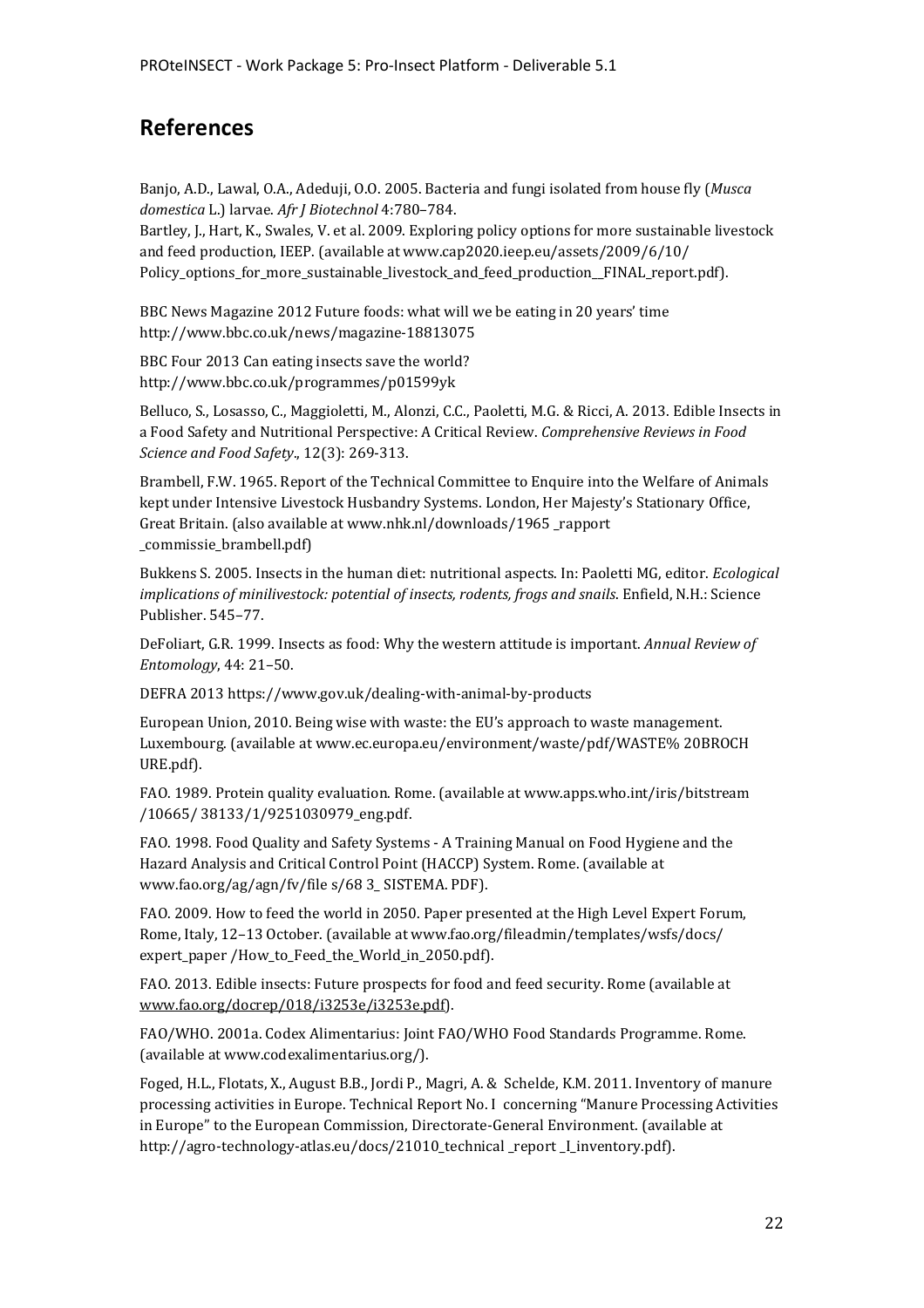Hwang, R.Y., Zhong, L., Xu,Y., Johnson, T., Zhang, F., Deisseroth, K., Tracey, W.D. 2007. Nociceptive neurons protect Drosophila larvae from parasitoid wasps *Curr. Biol*., 17:2105–2116.

Hwangbo, J., Hong, E.C., Jang, A., Kang, H.K., Oh, J.S., Kim, B.W. & Park, B.S. 2009. Utilization of house fly-maggots, a feed supplement in the production of broiler chickens. *J. Environ Biol*., 30(4): 609–614.

Jongema, Y. 2012. List of edible insect species of the world. Wageningen, Laboratory of Entomology, Wageningen University. (available atwww.ent.wur.nl/UK/Edible+insects/ Worldwide+species+list/).

Keeping Chickens: A Beginners Guide, 2012. Treats for Chickens (available at www.keepingchickens.me.uk/what-to-keep-in-stock/treats-for-chickens).

Neely, G.G., Keene, A.C., Duchek, P., Chang, E.C., Wang, Q.P., Aksoy, Y.A., Rosenzweig, M., Costigan, M., Woolf, C.J., Garrity, P.A. & Penninger, J.M. 2011. TrpA1 regulates thermal nociception in Drosophila. *Plos One*, 6(8): e24343.

Newton, G.L., Booram, C.V., Barker, R.W.& Hale, O.M. 1977. Dried Hermetia illucens larvae meal as supplement for swine*. J. Anim Sci*., 44: 395–400.

Newton, L., Sheppard, C., Watson, D.W. & Burtle, G. 2005. Using the black soldier fly, Hermetia illucens, as a value-added tool for the management of swine manure. North Carolina, North Carolina State University. (available at www.cals.ncsu.edu/waste\_mgt/smith field \_projects/phase2report05/cd,web%20files/A2.pdf).

Oonincx, D.G.A.B., van Itterbeeck, J., Heetkamp, M. J. W., van den Brand, H., van Loon, J. & van Huis, A. 2010. An exploration on greenhouse gas and ammonia production by insect species suitable for animal or human consumption. *Plos One*, 5(12): e14445.

Ramos Elorduy, J., Pino, J.M., Prado, E.E., Perez, M.A., Otero, J.L. & de Guevara, O.L. 1997. Nutritional value of edible insects from the state of Oaxaca, Mexico. *Journal of Food Composition and Analysis*, 10: 142–157.

Reese, G., Ayuso, R. & Lehrer, S.B. 1999. Tropomyosin: An invertebrate pan-allergen. *International Archives of Allergy and Immunology,* 119(4): 247–258.

Rumpold, BA & Schluter, OK. (2013) Nutritional composition and safety aspects of edible insects. *Molecular Nutrition and Food Research*, 57, 802-823.

Schabel, H. G., 2010: Forest insects as food: A global review. In: P. B. Durst, Johnson, D. V.,Leslie, R. N., Shono, K. (ed.) Forest insects as food: humans bite back. Bangkok, Thailand: FAO.

Sheppard, D.C. 1983. House fly and lesser fly control utilizing the black soldier fly in manure management systems for caged laying hens. *Environ. Entomol*., 12: 1439–1442.

Sheppard, D.C., Newton, G.L. & Burtle, G. 2008. Black soldier fly prepupae: a compelling alternative to fish meal and fish oil. A public comment prepared in response to a request by the National Marine Fisheries Service to gather information for the NOAA-USDA Alternative Feeds Initiative. Public comment on alternative feeds for aquaculture received by NOAA 15 November 2007 through 29 February 2008.

St-Hilaire, S., Cranfill, K., Mcguire, M.A., Mosley, E.E., Tomberlin, J.K., Newton, L., Sealey, W., Sheppard, C. & Irving, S. 2007. Fish offal recycling by the Black Soldier Fly produces a foodstuff high in omega-3 fatty acids. *Journal of the World Aquaculture Society*, 38(2): 309–313.

van Huis, A. 2013. Potential of insects as food and feed in assuring food security. *Annual Review of Entomology,* 58(1): 563–583.

#### **Regulations List**